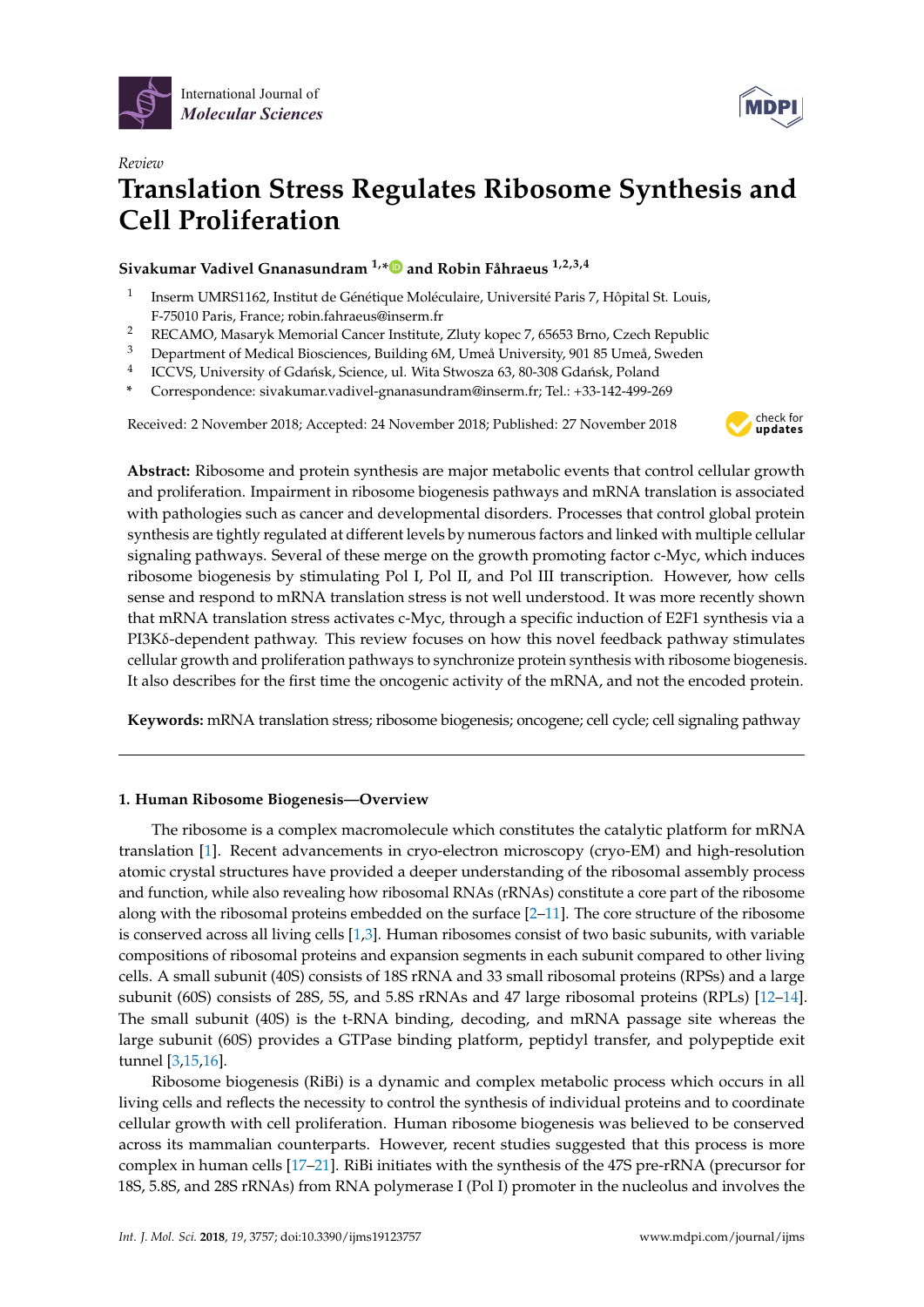participation of at least three prime factors; the ribosomal DNA transcription factor RRN3, Upstream Binding Factor (UBF), and Selectivity Factor 1 (SL1). This is a key rate-limiting step of the RiBi process at the Pol I transcriptional level and serves as a key target in cancer cells [\[22](#page-7-1)[–26\]](#page-7-2). The transcribed pre-rRNAs are assembled with ribosomal proteins, undergo various site-specific base modifications (methylation, acetylation, and pseudouridylation) and ribose methylation (2'-O-methylation), and are then processed through a series of cleavages (via both exo- and endonucleases) to generate the functional ribosomes in the cytoplasm, where the final stages of maturation take place. The 5S rRNA which forms part of the large subunit core is transcribed separately from Pol III promoter in the nucleoplasm [\[14](#page-6-5)[,27](#page-7-3)[,28\]](#page-7-4). To ensure the fidelity, this complex process is regulated spatio-temporally at multiple steps orchestrated by numerous trans-acting factors, including ribonucleoproteins (RNPs), and enzymatic proteins [\[17\]](#page-6-8) (see reviews [\[9,](#page-6-9)[14,](#page-6-5)[27,](#page-7-3)[29\]](#page-7-5)).

#### **2. Ribosome Biogenesis Nexus with Cell Proliferation**

Therefore, RiBi is critical for providing the protein levels required for cellular viability and proliferation and it is not surprising that in actively dividing cells, the rate of RiBi is tightly coordinated with cell cycle phases through a series of cell signaling pathways [\[24](#page-7-6)[,30](#page-7-7)[–32\]](#page-7-8). Mitogens and extracellular growth factors can induce the growth proliferation pathways such as PI3K/AKT and MAPK/ERK, which indeed trigger the RiBi by activating the Pol I through the phosphorylation of UBF and activate Pol III transcription by phosphorylating TFIIIB [\[24,](#page-7-6)[28](#page-7-4)[,33](#page-7-9)[,34\]](#page-7-10). Another major pathway which positively regulates ribosome biogenesis is the mammalian target of the rapamycin (mTOR) pathway, which is composed of two major protein complexes, mTORC1 and mTORC2 [\[13,](#page-6-10)[35–](#page-7-11)[37\]](#page-7-12). Upon the stimulus from the growth factors and oncogenic signaling, mTORC1 induces RiBi at various stages, primarily it increases the Pol I transcription by activating UBF and TIF-IA and increases the Pol III transcription by associating the factors TFIIIB and TFIIIC with 5S rRNA genes [\[13](#page-6-10)[,38–](#page-7-13)[40\]](#page-7-14). Furthermore, mTORC1 increases the RiBi by actively promoting the increased translation of ribosomal proteins through its 5 0 terminal oligo-pyrimidine (TOP) motifs. Although mTORC1 was known to regulate RiBi in most of the cases rather than mTORC2, it was reported that mTORC2 interacts with mature ribosomes and promotes the AKT survival pathway in proliferating cells [\[13](#page-6-10)[,41\]](#page-7-15) (see reviews [\[13](#page-6-10)[,40\]](#page-7-14)). Most of these pathways activate c-Myc which is a major regulatory factor of ribosome assembly by acting on all three RNA polymerases. Myc activates Pol I transcription by recruiting the factor SL1 to rDNA promoters and Pol III transcription by activating TFIIIB. It also induces Pol II transcription, resulting in the increased synthesis of ribosomal proteins, small nucleolar ribonucleoproteins (snoRNPs), and other assembly factors, see Figure [1](#page-2-0) [\[24,](#page-7-6)[42–](#page-7-16)[44\]](#page-8-0).

Pol I transcription is suppressed during mitosis by Cyclin-dependent kinase 1 (CDK1)-cyclin B kinase activity and can be reactivated following the inhibition of this kinase activity [\[25,](#page-7-17)[45–](#page-8-1)[48\]](#page-8-2). Another RiBi checkpoint factor is retinoblastoma protein (pRb), which, in its normal active form, binds to factors UBF and TFIIIB and inhibits the rRNA synthesis [\[25](#page-7-17)[,49–](#page-8-3)[54\]](#page-8-4). pRb also sequesters E2F transcription factors, which control the expression of the set of genes responsible for the promotion of the S phase in the cell cycle [\[55–](#page-8-5)[57\]](#page-8-6). During the cell cycle progression, pRb is phosphorylated by the cyclin-D-CDK-4, cyclin-D-CDK-6, and cyclin-E-CDK-2 kinases resulting in the hindrance of pRb binding to UBF and TFIIIB, thereby facilitating the Pol I and Pol III transcription [\[25\]](#page-7-17). Phosphorylation of pRb also releases E2F which then promotes the S phase of the cell cycle. The interaction between pRb–E2F serves as the target for various oncogenic viruses such as the human papillomavirus (HPV), Simian virus 40 (SV40), and adenovirus that act via E7, Large T, and E1A, respectively, to compete with E2F binding to pRb [\[55](#page-8-5)[,58](#page-8-7)[–60\]](#page-8-8).

Phosphorylation of pRb is indirectly regulated by the tumor-suppressor protein, p53, which upon activation increases the transcription of p21, thereby suppressing the CDK activity required for the phosphorylation of pRb [\[25,](#page-7-17)[61,](#page-8-9)[62\]](#page-8-10). It has been suggested that alteration or impairment in the RiBi process can release free ribosomal proteins, such asRPL5 and RPL11, that can modulate the levels of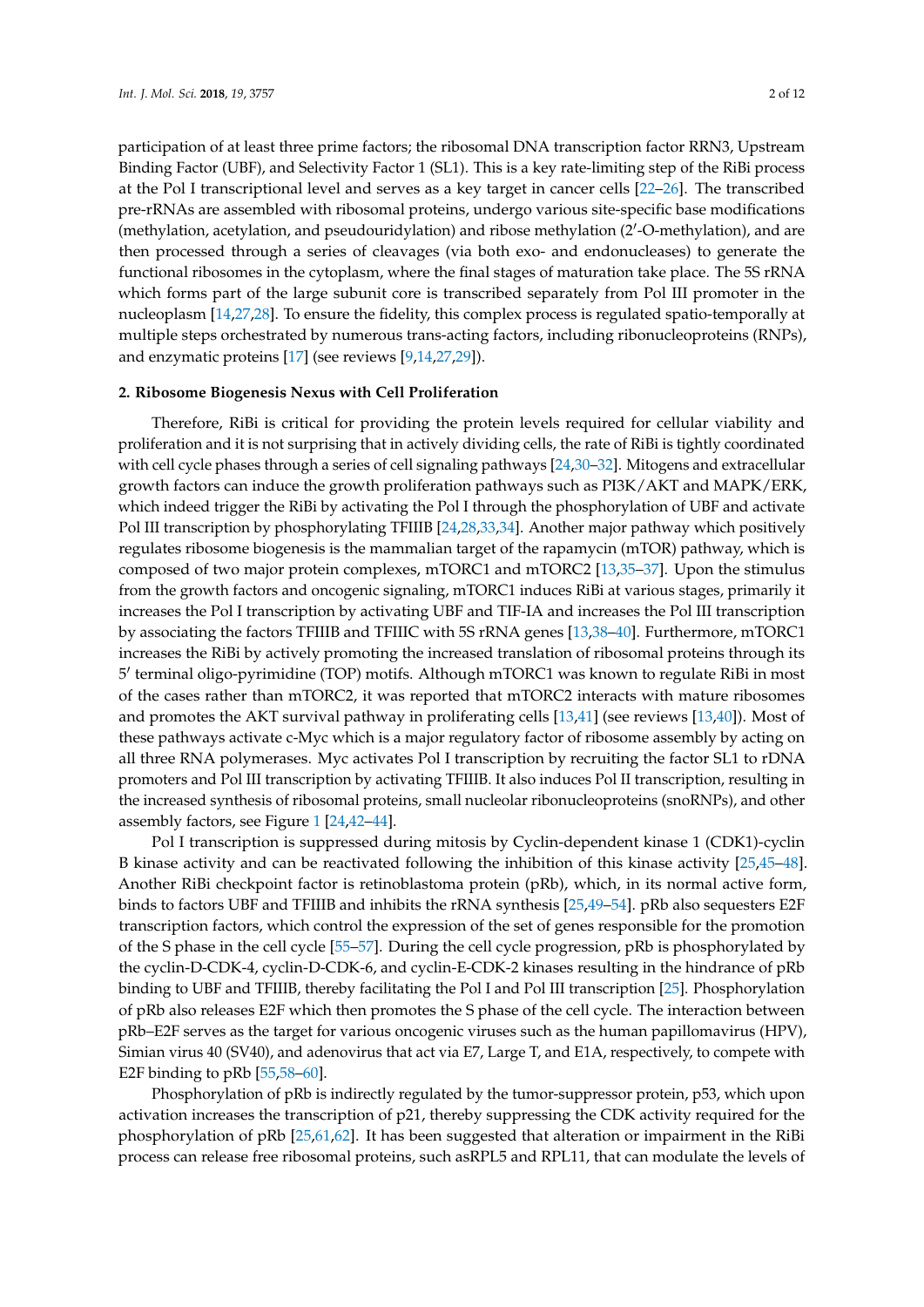<span id="page-2-0"></span>

p53 and induce cell cycle arrest by preventing Mouse double minute 2 homolog (MDM2)-mediated p53 and induce cell cycle arrest by preventing Mouse double minute 2 homolog (MDM2)-mediated



**Figure 1.** Ribosome biogenesis links with growth and cell proliferation pathways**.** Ribosome **Figure 1.** Ribosome biogenesis links with growth and cell proliferation pathways. Ribosome biogenesis is interlinked and coordinated with the cell cycle phases through a series of signaling cascades (PI3K-AKT-mTOR and ERK/MAPK pathways). These pathways induce ribosome biogenesis at various stages by acting directly on RNA polymerases or via the oncogenic factor, c-Myc (indicated in green arrows). Altered ribosome biogenesis is sensed by quality control check points which activate/stabilize the tumor-suppressor proteins (p53, ARF and pRb) resulting in negative regulation of ribosome biogenesis (indicated in red arrow).

## **3. Ribosomopathies and Cancer 3. Ribosomopathies and Cancer**

Impairment in the ribosome biogenesis results in the generation of dysfunctional ribosomes are associated with collective disorders called ribosomopathies. These include Diamond-Blackfan which are associated with collective disorders called ribosomopathies. These include Anemia (DBA), 5q− syndrome, Schwachman-Diamond syndrome (SDS), Treacher Collins syndrome Diamond-Blackfan Anemia (DBA), 5q− syndrome, Schwachman-Diamond syndrome (SDS), (TCS), an X-linked form of dyskeratosis congenita, and cartilage-hair hypoplasia [\[69](#page-9-2)[–72\]](#page-9-3). These are  $T_{\text{Cov}}$  and  $\frac{1}{N_{\text{Cov}}}$  and  $\frac{1}{N_{\text{Cov}}}$  and  $\frac{1}{N_{\text{Cov}}}$  and  $\frac{1}{N_{\text{Cov}}}$  and  $\frac{1}{N_{\text{Cov}}}$  and  $\frac{1}{N_{\text{Cov}}}$ rare diseases that are often due to mutations or deletions in the encoding genes of ribosomal proteins in the  $\frac{1}{100}$ of defects, the resulting phenotypes of these disorders are often heterogeneous. Interestingly, why the of defects, the resulting phenotypes of these disorders are often heterogeneous. Interestingly, why the In access, the resulting phenotypes of these disorders are often heterogeneous. Interestingly, why the impaired ribosome biogenesis selectively affects certain cell types but not others remains elusive. mipaired ribosome biogenesis selectively affects certain cert types but not offices remains enable.<br>Multiple hypotheses were proposed to explain this scenario; (i) Variability in the activation of p53 refluit types but the proposed to explain this secretarie, (i) variably in the derivation of post-<br>response pathways in mediating the ribosomopathies resulting in differential cellular phenotypes [\[76\]](#page-9-7). response pathways in mediating the ribosomopathies resulting in dimerential echalar priency pes proj.<br>(ii) Another hypothesis is based on a ribosome concentration model; impaired ribosome synthesis reduces the global translation in all cells but due to variation in the translation initiation rate of certain mRNAs and depending on the cell's overall reliability on translation, certain cell types are more the visiting depending on the tents overall relationly on the calculation, extensive of types are more sensitized compared to others [\[77\]](#page-9-8). (iii) Intriguingly, another hypothesis suggests that a heterogeneous reliability on translation, certain cell types are more sensitized compared to others [77]. (iii) composition of ribosomes (called 'specialized ribosomes') is present in different tissues/cell types Europession of ribosomes (cancel specialized ribosomes) is present in different assaes, can types favoring the translation of particular subsets of mRNAs based on different conditions/stress [\[78–](#page-9-9)[81\]](#page-9-10). Everall, these studies indicate that differences in the cellular response towards ribosomopathies Everall, these studies material that differences in the central response towards ribosomopathes<br>could be influenced by multiple parameters, such as ribosomal surveillance mechanisms and rescue, differences in the cellular response to the could be influenced by multiple parameters and research variation in mRNA translation rate, and compensatory allelic mutations, resulting in the restoration of Impairment in the ribosome biogenesis results in the generation of dysfunctional ribosomes which or the biogenesis factors involved in this process [\[73,](#page-9-4)[74\]](#page-9-5), see review [\[75\]](#page-9-6). Despite the common nature the ribosome biogenesis process [\[77\]](#page-9-8).

Numerous studies have shown a strong correlation between the deregulated ribosome biogenesis Numerous studies have shown a strong correlation between the deregulated ribosome biogenesis produced in the set of the set of the set of the set of the set of the set of the set of the set of the set of <br>decree set of the set of the set of the set of the set of the set of the set of the set of the set of the set and cancer. However, the precise molecular mechanism causing this deregulation remains elusive.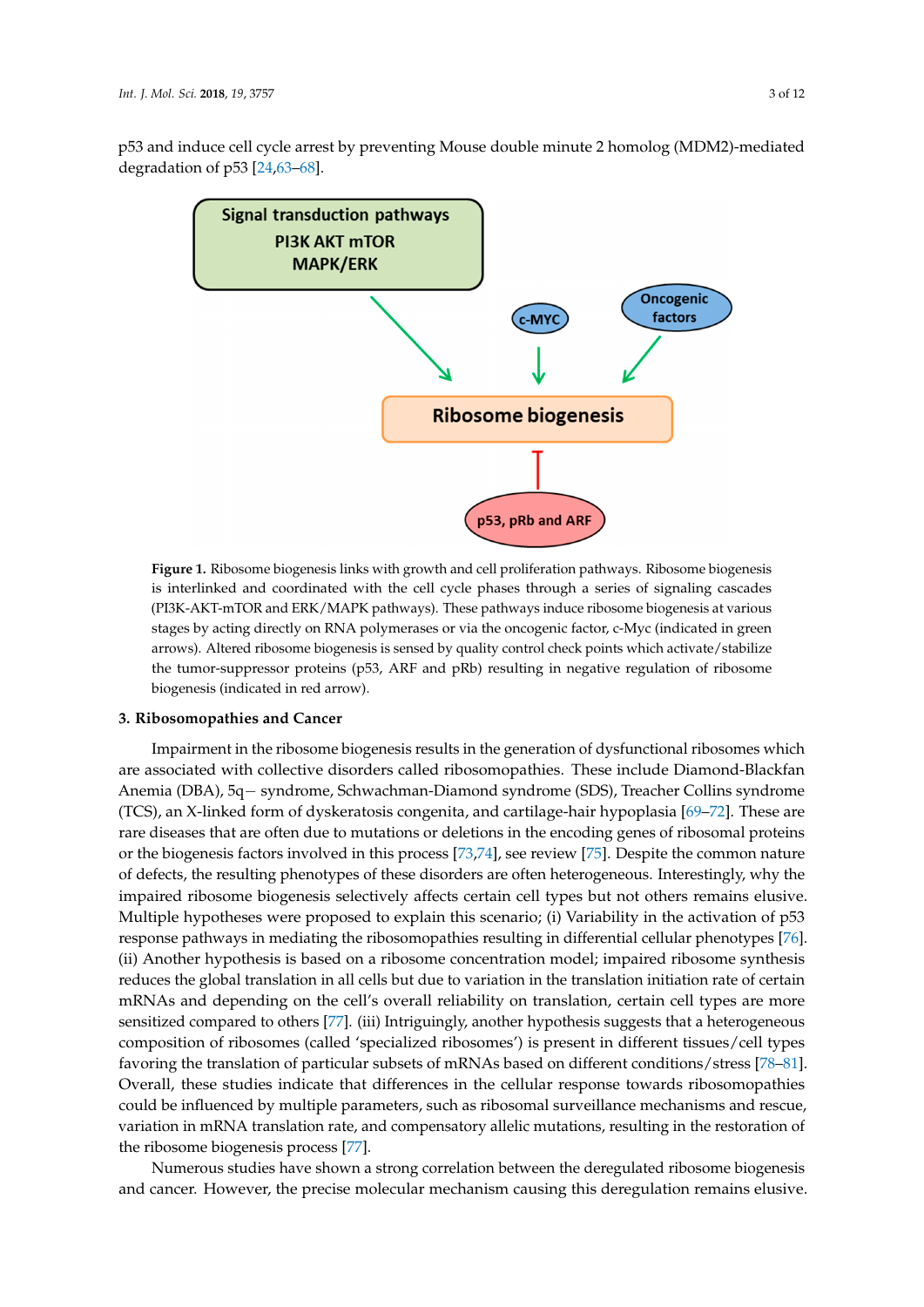Interestingly, recent findings suggest that both quantitative, as well as qualitative, modifications in ribosomes are attributed to tumor progression [\[12\]](#page-6-4). In the case of a quantitative change in RiBi, the principal target could ideally be the Pol I complex as it is involved in the prime rate-limiting step of RiBi [\[28,](#page-7-4)[82\]](#page-9-11). The terminal points of signal transduction pathways such as Myc, mTOR, and ERK stimulate the Pol I activity. These endpoints are often deregulated during tumor genesis, resulting in an increased rate of the RiBi. Additionally, the functional loss of tumor-suppressor proteins such as p53, ARF, pRb, and PTEN results in the deregulated Pol I transcription which is attributed to increased RiBi. Increased Pol I activity causes the upregulation of pre-rRNA synthesis, resulting in hyperactive RiBi, this leads to an increase in the global translation rate and altered pattern of mRNA translation, thereby contributing to the tumor growth [\[12](#page-6-4)[,28,](#page-7-4)[82\]](#page-9-11). In line with this, the first experimental evidence of hyperactive ribosome biogenesis contributing to tumor progression was reported in an Eµ-Myc-driven transgenic mouse model of Burkitt lymphoma. The overexpression of Myc triggers increased RiBi leading to lymphomagenesis. When Eµ-Myc/+ transgenic mice were crossed with RPL24<sup>+/-</sup> and RPL38+/<sup>−</sup> mice, RiBi was restored back to normal and tumor progression was reduced [\[83\]](#page-9-12). Following this, several studies were reported about the correlation of hyperactive RiBi with tumor initiation and progression [\[24,](#page-7-6)[84–](#page-9-13)[86\]](#page-10-0). The molecular mechanism of how the increased RiBi leads to cancer remains elusive. A possible explanation for this could be the malfunctioning of increased ribosome biogenesis checkpoints (IRBC) due to altered levels/functional loss of tumor-suppressor proteins [\[12\]](#page-6-4).

Qualitative modifications in ribosomes occur mainly due to missense mutations or deletions in genes encoding the ribosomal proteins and alteration in the post-transcriptional modifications of rRNAs such as 2'-O-ribose methylation or pseudouridylation. 2'-O-ribose methylation was enhanced by either functional loss of p53 or via the activation of Myc, resulting in the increased activity of rRNA 2<sup>'</sup> O methyltransferase fibrillarin and subsequent increase in the IRES-mediated translation of oncogenic mRNAs in addition to causing translation infidelity leading to tumor progression [\[12,](#page-6-4)[87–](#page-10-1)[91\]](#page-10-2). Another rRNA base modification, pseudouridylation, is mediated by the enzyme pseudouridine synthase dyskerin encoded by the *DKC1* gene. Mutations in the *DKC1* gene are largely reported with X-linked dyskeratosis congenita, resulting in decreased levels of rRNA pseudouridylation leading to decreased IRES-mediated translation of the subset of tumor-suppressor-encoding mRNAs and anti-apoptotic proteins. This also causes translation infidelity by impairing tRNA binding [\[92–](#page-10-3)[94\]](#page-10-4). Overall, these qualitative alterations during RiBi are reported to generate ribosome heterogeneity, which could, in turn, affect the translation fidelity and augment the rate of internal ribosome entry site (IRES)-dependent translation of a subset of mRNAs and, thereby, potentially contribute towards tumor initiation and progression. (see reviews [\[12,](#page-6-4)[24](#page-7-6)[,82\]](#page-9-11)).

### **4. mRNA Translation Stress and Feedback to Ribosome Biogenesis**

The status of global protein synthesis in proliferating cells depends on the availability of functional ribosomes. Cells use a dynamic process called ribosome homeostasis to strike the balance between the availability of ribosomes in the cytoplasm and the demand of functional ribosomes for mRNA translation. At any state of a cell, the mRNA translation draws ribosomes from its available pool, resulting in the disruption of ribosome homeostasis [\[77\]](#page-9-8). After the termination of mRNA translation, the eukaryotic releasing factors (eRF1 and eRF3) act together with the adenosine triphosphate-binding cassette family E member (ABCE1) to separate the 40S and 60S ribosomes and recycle back into the cytoplasm [\[95,](#page-10-5)[96\]](#page-10-6). Dysfunctional translation due to ribosome stalling, strong mRNA structure, truncated mRNAs, or a shortage of tRNA supply tend to disturb the ribosome homeostasis greatly. Cells use the surveillance mechanism to retrieve these stalled ribosomes and coordinate with the ribosome recycling machinery in order to restore the ribosome homeostasis [\[97–](#page-10-7)[102\]](#page-10-8) (see review [\[77\]](#page-9-8)). Interestingly, how mRNA translation stress feeds back to the ribosome biogenesis pathway and how this pathway is synchronized with cell cycle proliferation remains relatively unknown. A recent report has offered an explanation to begin shedding light on this question.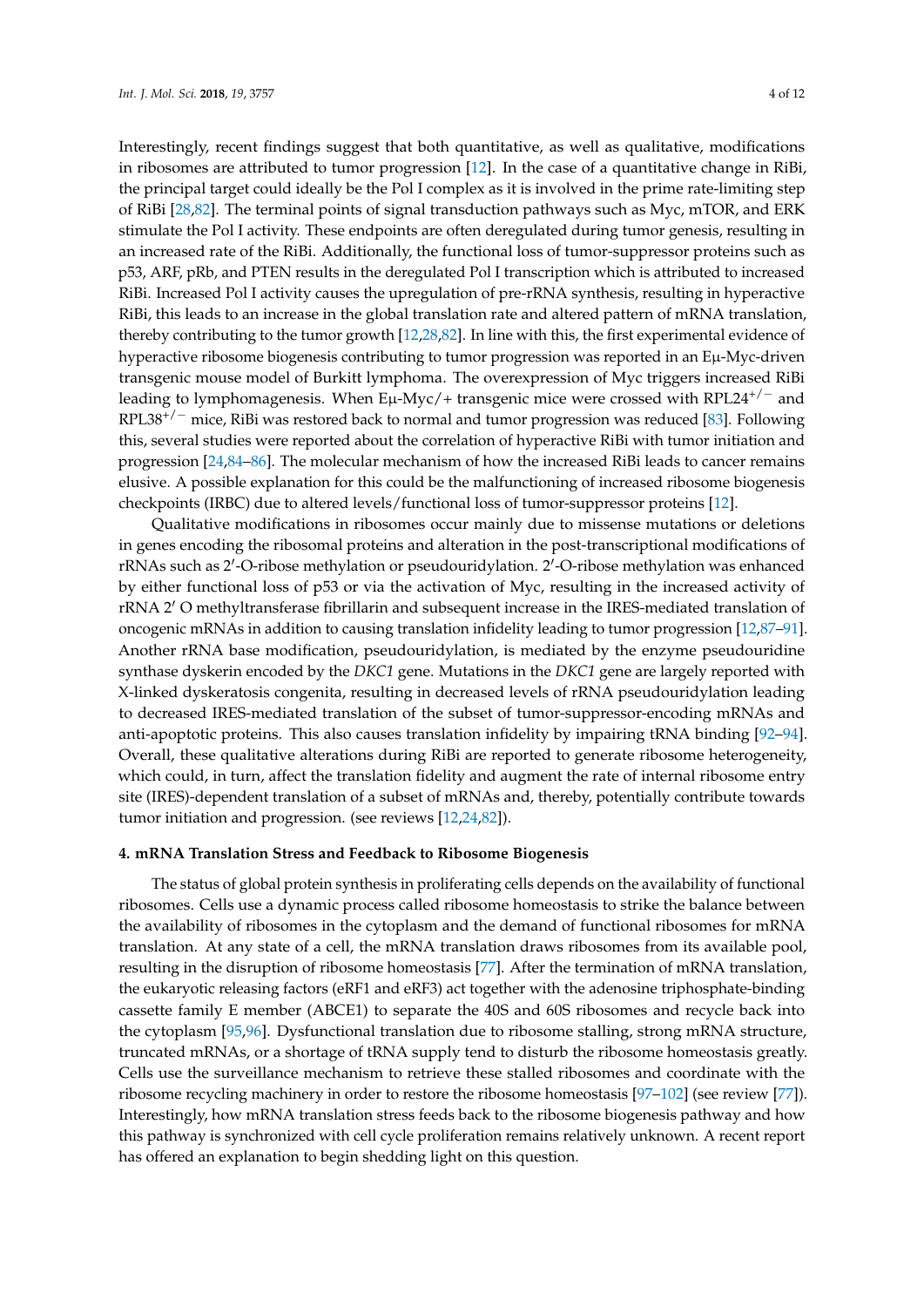The system used to study this phenomenon was based on the Epstein–Barr virusnuclear antigen 1 (EBNA1) that harbors oncogenic activity and is essential for viral replication and survival. EBNA1 carries a glycine–alanine repeat sequence (GAr), which spans over 200 residues depending on the viral strain. It turns out this repeat serves two functions for the virus via the same mechanism. The first is that by suppressing its own mRNA translation *in cis* it minimizes the production of EBNA1-derived antigenic peptides for the major histocompatibility (MHC) class I pathway and, thus, helps the virus to evade the immune system [\[103](#page-10-9)[–105\]](#page-11-0). The translation inhibitory activity of the GAr *in cis* also makes it a unique tool for studying the cellular response to mRNA translation stress, bypassing the use of general protein synthesis inhibitors. This capacity made it possible to demonstrate that GAr-mediated suppression of translation *in cis* also results in an increase in cell proliferation and ribosome biogenesis. By manipulating the 5' end of EBNA1 constructs, it is possible to override translation suppression and express high levels of the encoded GAr peptide. This results in a loss of cell proliferation, demonstrating that it is not the encoded peptide that affects cell proliferation but the capacity to suppress its own synthesis [\[55\]](#page-8-5).

The induction of cell proliferation was linked with an induction of c-Myc levels and required the E2F1 binding site in the c-Myc promoter. DNA-ChIP assays also showed that the E2F1 binding sequence is critical for c-Myc activation. This pointed to an E2F1-dependent mechanism of GAr-mediated cell proliferation and was supported by the observation that other E2F1 target genes such as cyclins, were also induced and that the effect of the GAr could be reversed by overexpressing the retinoblastoma protein (pRb). Interestingly, the increase in E2F1 protein levels was observed without a change in E2F1 mRNA levels. Overexpression of E1A that binds the pocket of pRb and competes with E2Fs had only a limited stimulatory effect, underlining that the effect of the GAr is not related to preventing the pRb from binding E2F1. This shows that EBNA1 is targeting the E2F1 pathway but unlike other viral oncogenes such as large T, E1A, or E7, it does not affect the pRb–E2F1 interaction. Instead, the explanation for EBNA1-mediated induction of E2F1 expression is through a unique induction of E2F1 mRNA translation. It would be expected that disruption in the translation of one mRNA that leads to induced translation of another would require a signaling pathway. Extensive works were carried out to identify the responsible signaling pathway and, surprisingly, it was shown that the PI3Kδ, specifically, is essential [\[55\]](#page-8-5). PI3Kδ belongs to the class IA group of the PI3k family, along with PI3K $\alpha$  and PI3K $\beta$  [\[106\]](#page-11-1). PI3K $\delta$  is predominantly expressed in leukocytes but is also present in tumor cells of solid origin [\[107,](#page-11-2)[108\]](#page-11-3). This kinase plays an essential role in inflammatory and allergic responses; both loss and gain of function mutations of PI3Kδ were detected in patients with primary immunodeficiency [\[109](#page-11-4)[,110\]](#page-11-5). The participation of PI3K $\delta$  in the mRNA stress response pathway is intriguing, as this kinase is normally associated with a signal cascade of extracellular growth stimuli. However, PI3Kδ is reported to have a gain in function mutations in activated PI3Kδ syndrome (APDS) which is often associated with Epstein–Barr virus (EBV) and other Herpes viral infections [\[55](#page-8-5)[,106,](#page-11-1)[111\]](#page-11-6). Also, in the case of Burkitt lymphomagenesis, the PI3K signaling pathway was reported to have oncogenic cooperation with Myc in stimulating the rRNA transcription and ribosome biogenesis [\[112](#page-11-7)[,113\]](#page-11-8). More importantly, this is not mediated via the classic RTK-PI3K-AKT pathway and inhibitors of AKT, mTOR, or  $PI3K\alpha/\beta$  have no effect on E2F1 synthesis. The AKT pathway has a global effect on mRNA translation, but in this case the effect is specific for the E2F1 message, see Figure [2.](#page-5-0) An inhibitor of PI3Kδ exists in the form of CAL-101 that is used in the clinic (Idelalisib) to treat chronic lymphocytic leukemia, follicular B cell Hodgkin lymphoma, and relapsed small lymphocytic lymphoma [\[114\]](#page-11-9). The treatment of cells with CAL-101 prevents GAr-mediated induction of E2F1 and, interestingly, it also suppresses E2F1 levels in non-EBNA1 expressing tumor cell lines. This shows that this translation stress pathway is not specific for EBNA1 but is a general pathway for linking ribosome function with cellular growth and proliferation. Therefore, it is possible that some of the clinical effects of PI3Kδ-inhibitors are mediated via the suppression of E2F1. EBNA1 transgenic mice develop lymphoma, and a reverse phenotype between EBNA1 expression in animals and lymphoma incidence was reported [\[115,](#page-11-10)[116\]](#page-11-11). It has been difficult to explain how less of an oncogene can give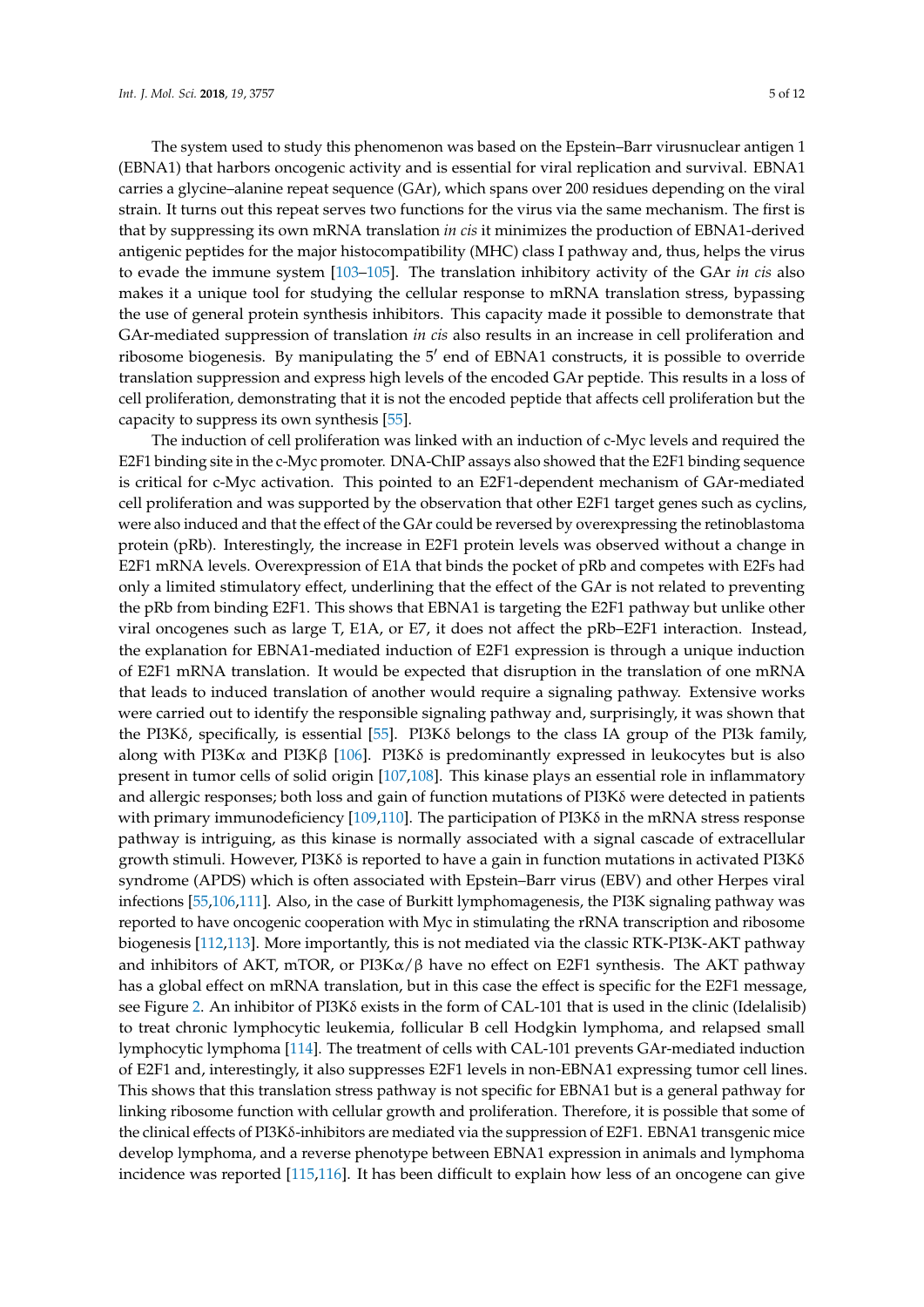more cancer but, in fact, it turned out that it is not the EBNA1 protein that is oncogenic—it is the EBNA1 mRNA. Treating these lymphomas with CAL-101 suppressed the expression of Myc and E2F1 and killed the tumor cells [\[55\]](#page-8-5). [55].

<span id="page-5-0"></span>

**Figure 2.** mRNA translation stress feedback to ribosome biogenesis and cell proliferation. Ribosome **Figure 2.** mRNA translation stress feedback to ribosome biogenesis and cell proliferation. Ribosome biogenesis and mRNA translation are large metabolic processes promoting the cellular growth and biogenesis and mRNA translation are large metabolic processes promoting the cellular growth and proliferation. Growth factors trigger the signaling cascades which induce RiBi via c-Myc and cell proliferation. Growth factors trigger the signaling cascades which induce RiBi via c-Myc and cell proliferation by activating the CDKs, E2F1, and cyclins (indicated with black arrows). In the case of proliferation by activating the CDKs, E2F1, and cyclins (indicated with black arrows). In the case of dysfunctional mRNA translation (red box), stress signals from polysomes activate PI3Kδ and trigger dysfunctional mRNA translation (red box), stress signals from polysomes activate PI3Kδ and trigger<br>a novel signaling pathway (indicated with green arrows) independent of AKT and mTOR, resulting in increased translation of *E2F1* mRNA. The newly synthesized active E2F1, in turn, stimulates downstream transcription targets c-Myc and cyclins to induce ribosome biogenesis and cell the downstream transcription targets c-Myc and cyclins to induce ribosome biogenesis and cell proliferation. Idelalisib/CAL-101 is a selective inhibitor of PI3Kδ (indicated with red T-bar). This proliferation. Idelalisib/CAL-101 is a selective inhibitor of PI3Kδ (indicated with red T-bar). This novel signaling pathway provides the essential cellular feedback response to mRNA translation stress and its synchronization with ribosome biogenesis and cell proliferation.

### **5. Conclusions 5. Conclusions**

Overall, this study described a novel oncogenic pathway triggered by PI3Kδ in response to Overall, this study described a novel oncogenic pathway triggered by PI3Kδ in response to mRNA translation stress, acting via E2F1 and c-Myc and resulting in the induction of ribosome biogenesis and<br>The induction of ribosome biogenesis and cell proliferation. It also showed that the Epstein–Barr virus encoded EBNA1, like other oncogenic<br>
cell proliferation. It also showed that the Epstein–Barr virus encoded EBNA1, like other oncogenic viral factors such as HPV E7, Adeno E1A, or SV40 Large T targets E2F1. However, EBNA1 uses a<br>viral factors different mechanism of action that does not interfere with E2F1 binding to pocket proteins such as pRb. This helped explain the oncogenic role of EBV. Also, it demonstrated how a virus in its latent state exploited the ribosomal feedback pathway in order to favor their propagation and oncogenesis.<br>The right of the contract of the contract of the contract of the contract of the contract of the contract of t This model could be applied to investigate the oncogenic activity of other latent viruses.

Author Contributions: S.V.G. conceived and wrote the manuscript, R.F. wrote the manuscript.

**P206/12/G151 MYES-NPS I-LO1413). The "International Centre for Cancer Vaccine Science" project is carried Funding:** This work was supported by Inserm, Cancerfonden (160598), Vetenskapsradet and RECAMO (GACR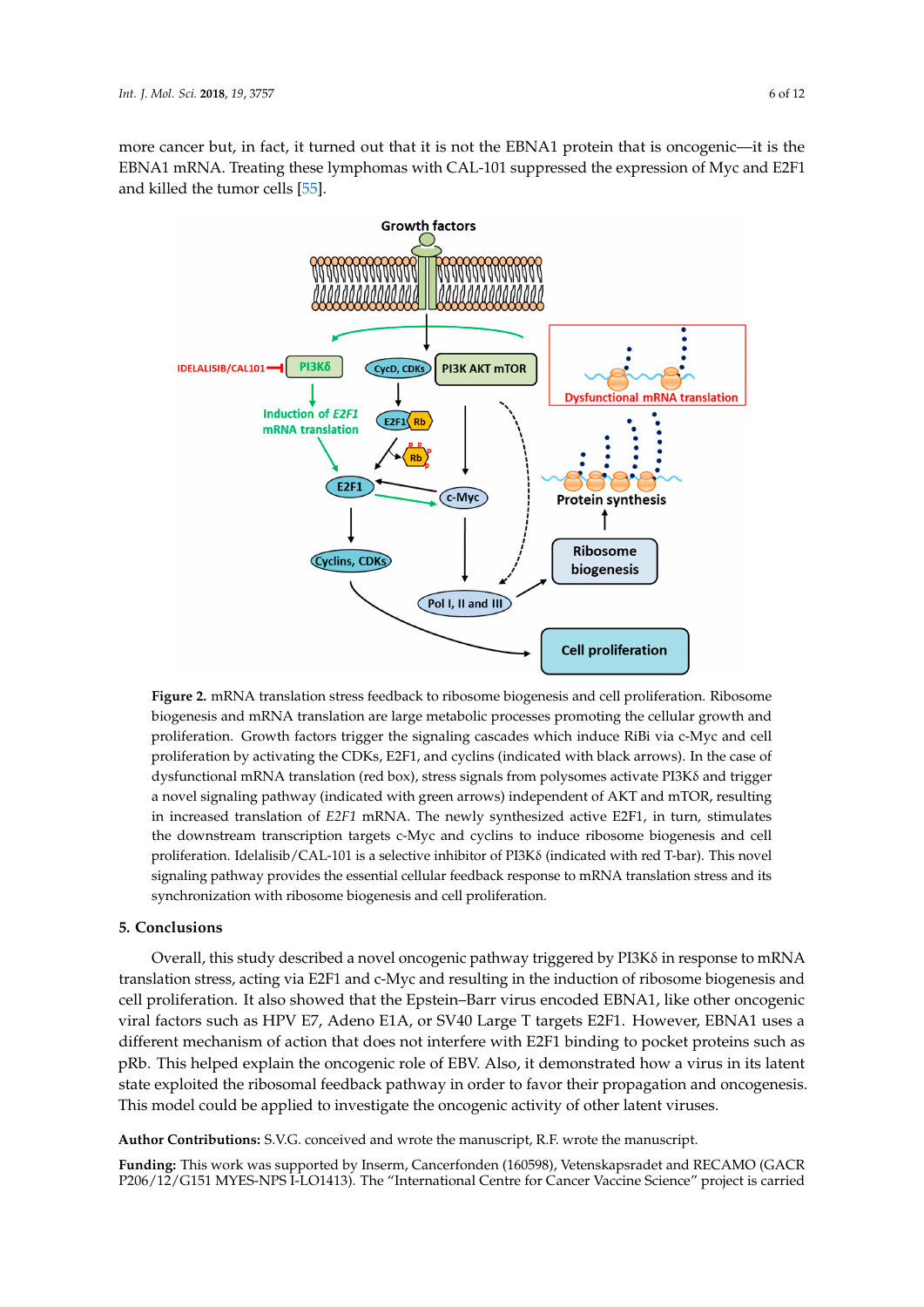out within the International Agendas program of the Foundation for Polish Science co-financed by the European Union under the European Regional Development Fund.

**Conflicts of Interest:** The authors declare no conflict of interest.

### **References**

- <span id="page-6-0"></span>1. Schmeing, T.M.; Ramakrishnan, V. What recent ribosome structures have revealed about the mechanism of translation. *Nature* **2009**, *461*, 1234–1242. [\[CrossRef\]](http://dx.doi.org/10.1038/nature08403) [\[PubMed\]](http://www.ncbi.nlm.nih.gov/pubmed/19838167)
- <span id="page-6-1"></span>2. Armache, J.P.; Jarasch, A.; Anger, A.M.; Villa, E.; Becker, T.; Bhushan, S.; Jossinet, F.; Habeck, M.; Dindar, G.; Franckenberg, S.; et al. Cryo-EM structure and rRNA model of a translating eukaryotic 80S ribosome at 5.5-A resolution. *Proc. Natl. Acad. Sci. USA* **2010**, *107*, 19748–19753. [\[CrossRef\]](http://dx.doi.org/10.1073/pnas.1009999107) [\[PubMed\]](http://www.ncbi.nlm.nih.gov/pubmed/20980660)
- <span id="page-6-3"></span>3. Melnikov, S.; Ben-Shem, A.; Garreau de Loubresse, N.; Jenner, L.; Yusupova, G.; Yusupov, M. One core, two shells: Bacterial and eukaryotic ribosomes. *Nat. Struct. Mol. Biol.* **2012**, *19*, 560–567. [\[CrossRef\]](http://dx.doi.org/10.1038/nsmb.2313) [\[PubMed\]](http://www.ncbi.nlm.nih.gov/pubmed/22664983)
- 4. Ben-Shem, A.; Garreau de Loubresse, N.; Melnikov, S.; Jenner, L.; Yusupova, G.; Yusupov, M. The structure of the eukaryotic ribosome at 3.0 A resolution. *Science* **2011**, *334*, 1524–1529. [\[CrossRef\]](http://dx.doi.org/10.1126/science.1212642) [\[PubMed\]](http://www.ncbi.nlm.nih.gov/pubmed/22096102)
- 5. Rabl, J.; Leibundgut, M.; Ataide, S.F.; Haag, A.; Ban, N. Crystal structure of the eukaryotic 40S ribosomal subunit in complex with initiation factor 1. *Science* **2011**, *331*, 730–736. [\[CrossRef\]](http://dx.doi.org/10.1126/science.1198308) [\[PubMed\]](http://www.ncbi.nlm.nih.gov/pubmed/21205638)
- 6. Klinge, S.; Voigts-Hoffmann, F.; Leibundgut, M.; Arpagaus, S.; Ban, N. Crystal structure of the eukaryotic 60S ribosomal subunit in complex with initiation factor 6. *Science* **2011**, *334*, 941–948. [\[CrossRef\]](http://dx.doi.org/10.1126/science.1211204) [\[PubMed\]](http://www.ncbi.nlm.nih.gov/pubmed/22052974)
- 7. Yusupova, G.; Yusupov, M. High-resolution structure of the eukaryotic 80S ribosome. *Annu. Rev. Biochem.* **2014**, *83*, 467–486. [\[CrossRef\]](http://dx.doi.org/10.1146/annurev-biochem-060713-035445) [\[PubMed\]](http://www.ncbi.nlm.nih.gov/pubmed/24580643)
- 8. Chandramouli, P.; Topf, M.; Menetret, J.F.; Eswar, N.; Cannone, J.J.; Gutell, R.R.; Sali, A.; Akey, C.W. Structure of the mammalian 80S ribosome at 8.7 A resolution. *Structure* **2008**, *16*, 535–548. [\[CrossRef\]](http://dx.doi.org/10.1016/j.str.2008.01.007) [\[PubMed\]](http://www.ncbi.nlm.nih.gov/pubmed/18400176)
- <span id="page-6-9"></span>9. Woolford, J.L., Jr.; Baserga, S.J. Ribosome biogenesis in the yeast Saccharomyces cerevisiae. *Genetics* **2013**, *195*, 643–681. [\[CrossRef\]](http://dx.doi.org/10.1534/genetics.113.153197) [\[PubMed\]](http://www.ncbi.nlm.nih.gov/pubmed/24190922)
- 10. Natchiar, S.K.; Myasnikov, A.G.; Kratzat, H.; Hazemann, I.; Klaholz, B.P. Visualization of chemical modifications in the human 80S ribosome structure. *Nature* **2017**, *551*, 472–477. [\[CrossRef\]](http://dx.doi.org/10.1038/nature24482) [\[PubMed\]](http://www.ncbi.nlm.nih.gov/pubmed/29143818)
- <span id="page-6-2"></span>11. Natchiar, S.K.; Myasnikov, A.G.; Hazemann, I.; Klaholz, B.P. Visualizing the Role of 2'-OH rRNA Methylations in the Human Ribosome Structure. *Biomolecules* **2018**, *8*. [\[CrossRef\]](http://dx.doi.org/10.3390/biom8040125) [\[PubMed\]](http://www.ncbi.nlm.nih.gov/pubmed/30366442)
- <span id="page-6-4"></span>12. Pelletier, J.; Thomas, G.; Volarevic, S. Ribosome biogenesis in cancer: New players and therapeutic avenues. *Nat. Rev. Cancer* **2018**, *18*, 51–63. [\[CrossRef\]](http://dx.doi.org/10.1038/nrc.2017.104) [\[PubMed\]](http://www.ncbi.nlm.nih.gov/pubmed/29192214)
- <span id="page-6-10"></span>13. Gentilella, A.; Kozma, S.C.; Thomas, G. A liaison between mTOR signaling, ribosome biogenesis and cancer. *Biochim. Biophys. Acta* **2015**, *1849*, 812–820. [\[CrossRef\]](http://dx.doi.org/10.1016/j.bbagrm.2015.02.005) [\[PubMed\]](http://www.ncbi.nlm.nih.gov/pubmed/25735853)
- <span id="page-6-5"></span>14. Tschochner, H.; Hurt, E. Pre-ribosomes on the road from the nucleolus to the cytoplasm. *Trends Cell Biol.* **2003**, *13*, 255–263. [\[CrossRef\]](http://dx.doi.org/10.1016/S0962-8924(03)00054-0)
- <span id="page-6-6"></span>15. Ogle, J.M.; Ramakrishnan, V. Structural insights into translational fidelity. *Annu. Rev. Biochem.* **2005**, *74*, 129–177. [\[CrossRef\]](http://dx.doi.org/10.1146/annurev.biochem.74.061903.155440) [\[PubMed\]](http://www.ncbi.nlm.nih.gov/pubmed/15952884)
- <span id="page-6-7"></span>16. Zaher, H.S.; Green, R. Fidelity at the molecular level: Lessons from protein synthesis. *Cell* **2009**, *136*, 746–762. [\[CrossRef\]](http://dx.doi.org/10.1016/j.cell.2009.01.036) [\[PubMed\]](http://www.ncbi.nlm.nih.gov/pubmed/19239893)
- <span id="page-6-8"></span>17. Tafforeau, L.; Zorbas, C.; Langhendries, J.L.; Mullineux, S.T.; Stamatopoulou, V.; Mullier, R.; Wacheul, L.; Lafontaine, D.L. The complexity of human ribosome biogenesis revealed by systematic nucleolar screening of Pre-rRNA processing factors. *Mol. Cell* **2013**, *51*, 539–551. [\[CrossRef\]](http://dx.doi.org/10.1016/j.molcel.2013.08.011) [\[PubMed\]](http://www.ncbi.nlm.nih.gov/pubmed/23973377)
- 18. Wild, T.; Horvath, P.; Wyler, E.; Widmann, B.; Badertscher, L.; Zemp, I.; Kozak, K.; Csucs, G.; Lund, E.; Kutay, U. A protein inventory of human ribosome biogenesis reveals an essential function of exportin 5 in 60S subunit export. *PLoS Biol.* **2010**, *8*, e1000522. [\[CrossRef\]](http://dx.doi.org/10.1371/journal.pbio.1000522) [\[PubMed\]](http://www.ncbi.nlm.nih.gov/pubmed/21048991)
- 19. Badertscher, L.; Wild, T.; Montellese, C.; Alexander, L.T.; Bammert, L.; Sarazova, M.; Stebler, M.; Csucs, G.; Mayer, T.U.; Zamboni, N.; et al. Genome-wide RNAi Screening Identifies Protein Modules Required for 40S Subunit Synthesis in Human Cells. *Cell Rep.* **2015**, *13*, 2879–2891. [\[CrossRef\]](http://dx.doi.org/10.1016/j.celrep.2015.11.061) [\[PubMed\]](http://www.ncbi.nlm.nih.gov/pubmed/26711351)
- 20. O'Donohue, M.F.; Choesmel, V.; Faubladier, M.; Fichant, G.; Gleizes, P.E. Functional dichotomy of ribosomal proteins during the synthesis of mammalian 40S ribosomal subunits. *J. Cell Biol.* **2010**, *190*, 853–866. [\[CrossRef\]](http://dx.doi.org/10.1083/jcb.201005117) [\[PubMed\]](http://www.ncbi.nlm.nih.gov/pubmed/20819938)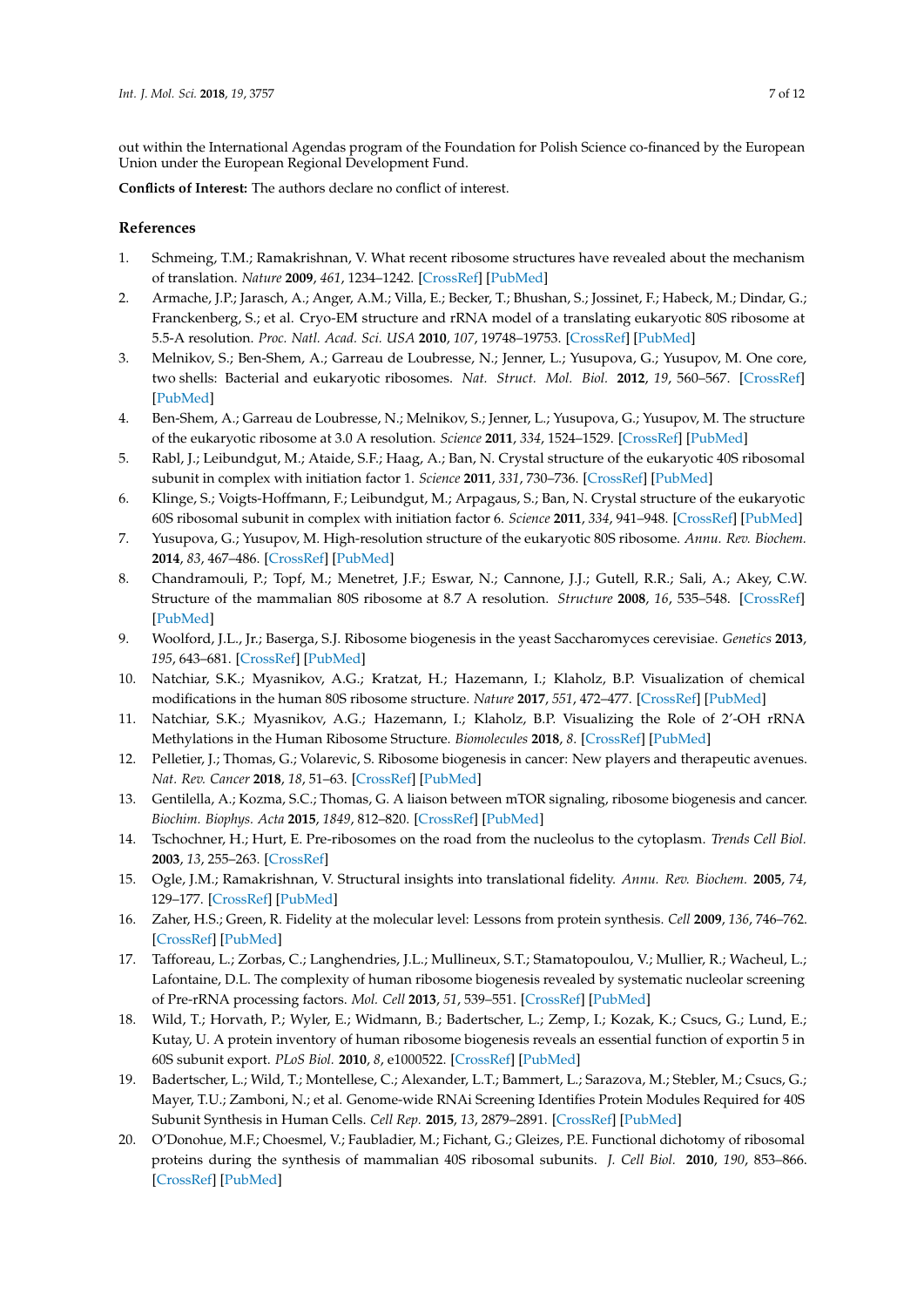- <span id="page-7-0"></span>21. Farley, K.I.; Baserga, S.J. Probing the mechanisms underlying human diseases in making ribosomes. *Biochem. Soc. Trans.* **2016**, *44*, 1035–1044. [\[CrossRef\]](http://dx.doi.org/10.1042/BST20160064) [\[PubMed\]](http://www.ncbi.nlm.nih.gov/pubmed/27528749)
- <span id="page-7-1"></span>22. Grummt, I. Life on a planet of its own: Regulation of RNA polymerase I transcription in the nucleolus. *Genes Dev.* **2003**, *17*, 1691–1702. [\[CrossRef\]](http://dx.doi.org/10.1101/gad.1098503R) [\[PubMed\]](http://www.ncbi.nlm.nih.gov/pubmed/12865296)
- 23. Bodem, J.; Dobreva, G.; Hoffmann-Rohrer, U.; Iben, S.; Zentgraf, H.; Delius, H.; Vingron, M.; Grummt, I. TIF-IA, the factor mediating growth-dependent control of ribosomal RNA synthesis, is the mammalian homolog of yeast Rrn3p. *EMBO Rep.* **2000**, *1*, 171–175. [\[CrossRef\]](http://dx.doi.org/10.1093/embo-reports/kvd032) [\[PubMed\]](http://www.ncbi.nlm.nih.gov/pubmed/11265758)
- <span id="page-7-6"></span>24. Derenzini, M.; Montanaro, L.; Trere, D. Ribosome biogenesis and cancer. *Acta Histochem.* **2017**, *119*, 190–197. [\[CrossRef\]](http://dx.doi.org/10.1016/j.acthis.2017.01.009) [\[PubMed\]](http://www.ncbi.nlm.nih.gov/pubmed/28168996)
- <span id="page-7-17"></span>25. Brighenti, E.; Trere, D.; Derenzini, M. Targeted cancer therapy with ribosome biogenesis inhibitors: A real possibility? *Oncotarget* **2015**, *6*, 38617–38627. [\[CrossRef\]](http://dx.doi.org/10.18632/oncotarget.5775) [\[PubMed\]](http://www.ncbi.nlm.nih.gov/pubmed/26415219)
- <span id="page-7-2"></span>26. Stepanchick, A.; Zhi, H.; Cavanaugh, A.H.; Rothblum, K.; Schneider, D.A.; Rothblum, L.I. DNA binding by the ribosomal DNA transcription factor rrn3 is essential for ribosomal DNA transcription. *J. Biol. Chem.* **2013**, *288*, 9135–9144. [\[CrossRef\]](http://dx.doi.org/10.1074/jbc.M112.444265) [\[PubMed\]](http://www.ncbi.nlm.nih.gov/pubmed/23393135)
- <span id="page-7-3"></span>27. Kressler, D.; Hurt, E.; Bassler, J. Driving ribosome assembly. *Biochim. Biophys. Acta* **2010**, *1803*, 673–683. [\[CrossRef\]](http://dx.doi.org/10.1016/j.bbamcr.2009.10.009) [\[PubMed\]](http://www.ncbi.nlm.nih.gov/pubmed/19879902)
- <span id="page-7-4"></span>28. Grummt, I. Wisely chosen paths–regulation of rRNA synthesis: Delivered on 30 June 2010 at the 35th FEBS Congress in Gothenburg, Sweden. *FEBS J.* **2010**, *277*, 4626–4639. [\[CrossRef\]](http://dx.doi.org/10.1111/j.1742-4658.2010.07892.x) [\[PubMed\]](http://www.ncbi.nlm.nih.gov/pubmed/20977666)
- <span id="page-7-5"></span>29. de la Cruz, J.; Karbstein, K.; Woolford, J.L., Jr. Functions of ribosomal proteins in assembly of eukaryotic ribosomes in vivo. *Annu. Rev. Biochem.* **2015**, *84*, 93–129. [\[CrossRef\]](http://dx.doi.org/10.1146/annurev-biochem-060614-033917) [\[PubMed\]](http://www.ncbi.nlm.nih.gov/pubmed/25706898)
- <span id="page-7-7"></span>30. Thomas, G. An encore for ribosome biogenesis in the control of cell proliferation. *Nat. Cell Biol.* **2000**, *2*, E71–E72. [\[CrossRef\]](http://dx.doi.org/10.1038/35010581) [\[PubMed\]](http://www.ncbi.nlm.nih.gov/pubmed/10806485)
- 31. Volarevic, S.; Stewart, M.J.; Ledermann, B.; Zilberman, F.; Terracciano, L.; Montini, E.; Grompe, M.; Kozma, S.C.; Thomas, G. Proliferation, but not growth, blocked by conditional deletion of 40S ribosomal protein S6. *Science* **2000**, *288*, 2045–2047. [\[CrossRef\]](http://dx.doi.org/10.1126/science.288.5473.2045) [\[PubMed\]](http://www.ncbi.nlm.nih.gov/pubmed/10856218)
- <span id="page-7-8"></span>32. Teng, T.; Thomas, G.; Mercer, C.A. Growth control and ribosomopathies. *Curr. Opin. Genet. Dev.* **2013**, *23*, 63–71. [\[CrossRef\]](http://dx.doi.org/10.1016/j.gde.2013.02.001) [\[PubMed\]](http://www.ncbi.nlm.nih.gov/pubmed/23490481)
- <span id="page-7-9"></span>33. Stefanovsky, V.Y.; Pelletier, G.; Hannan, R.; Gagnon-Kugler, T.; Rothblum, L.I.; Moss, T. An immediate response of ribosomal transcription to growth factor stimulation in mammals is mediated by ERK phosphorylation of UBF. *Mol. Cell* **2001**, *8*, 1063–1073. [\[CrossRef\]](http://dx.doi.org/10.1016/S1097-2765(01)00384-7)
- <span id="page-7-10"></span>34. Stefanovsky, V.; Langlois, F.; Gagnon-Kugler, T.; Rothblum, L.I.; Moss, T. Growth factor signaling regulates elongation of RNA polymerase I transcription in mammals via UBF phosphorylation and r-chromatin remodeling. *Mol. Cell* **2006**, *21*, 629–639. [\[CrossRef\]](http://dx.doi.org/10.1016/j.molcel.2006.01.023) [\[PubMed\]](http://www.ncbi.nlm.nih.gov/pubmed/16507361)
- <span id="page-7-11"></span>35. Plas, D.R.; Thomas, G. Tubers and tumors: Rapamycin therapy for benign and malignant tumors. *Curr. Opin. Cell Biol.* **2009**, *21*, 230–236. [\[CrossRef\]](http://dx.doi.org/10.1016/j.ceb.2008.12.013) [\[PubMed\]](http://www.ncbi.nlm.nih.gov/pubmed/19237273)
- 36. Mayer, C.; Zhao, J.; Yuan, X.; Grummt, I. mTOR-dependent activation of the transcription factor TIF-IA links rRNA synthesis to nutrient availability. *Genes Dev.* **2004**, *18*, 423–434. [\[CrossRef\]](http://dx.doi.org/10.1101/gad.285504) [\[PubMed\]](http://www.ncbi.nlm.nih.gov/pubmed/15004009)
- <span id="page-7-12"></span>37. Hannan, K.M.; Brandenburger, Y.; Jenkins, A.; Sharkey, K.; Cavanaugh, A.; Rothblum, L.; Moss, T.; Poortinga, G.; McArthur, G.A.; Pearson, R.B.; et al. mTOR-dependent regulation of ribosomal gene transcription requires S6K1 and is mediated by phosphorylation of the carboxy-terminal activation domain of the nucleolar transcription factor UBF. *Mol. Cell. Biol.* **2003**, *23*, 8862–8877. [\[CrossRef\]](http://dx.doi.org/10.1128/MCB.23.23.8862-8877.2003) [\[PubMed\]](http://www.ncbi.nlm.nih.gov/pubmed/14612424)
- <span id="page-7-13"></span>38. Kantidakis, T.; Ramsbottom, B.A.; Birch, J.L.; Dowding, S.N.; White, R.J. mTOR associates with TFIIIC, is found at tRNA and 5S rRNA genes, and targets their repressor Maf1. *Proc. Natl. Acad. Sci. USA* **2010**, *107*, 11823–11828. [\[CrossRef\]](http://dx.doi.org/10.1073/pnas.1005188107) [\[PubMed\]](http://www.ncbi.nlm.nih.gov/pubmed/20543138)
- 39. Mayer, C.; Grummt, I. Ribosome biogenesis and cell growth: MTOR coordinates transcription by all three classes of nuclear RNA polymerases. *Oncogene* **2006**, *25*, 6384–6391. [\[CrossRef\]](http://dx.doi.org/10.1038/sj.onc.1209883) [\[PubMed\]](http://www.ncbi.nlm.nih.gov/pubmed/17041624)
- <span id="page-7-14"></span>40. Iadevaia, V.; Liu, R.; Proud, C.G. mTORC1 signaling controls multiple steps in ribosome biogenesis. *Sem. Cell Dev. Biol.* **2014**, *36*, 113–120. [\[CrossRef\]](http://dx.doi.org/10.1016/j.semcdb.2014.08.004) [\[PubMed\]](http://www.ncbi.nlm.nih.gov/pubmed/25148809)
- <span id="page-7-15"></span>41. Zinzalla, V.; Stracka, D.; Oppliger, W.; Hall, M.N. Activation of mTORC2 by association with the ribosome. *Cell* **2011**, *144*, 757–768. [\[CrossRef\]](http://dx.doi.org/10.1016/j.cell.2011.02.014) [\[PubMed\]](http://www.ncbi.nlm.nih.gov/pubmed/21376236)
- <span id="page-7-16"></span>42. Zhu, J.; Blenis, J.; Yuan, J. Activation of PI3K/Akt and MAPK pathways regulates Myc-mediated transcription by phosphorylating and promoting the degradation of Mad1. *Proc. Natl. Acad. Sci. USA* **2008**, *105*, 6584–6589. [\[CrossRef\]](http://dx.doi.org/10.1073/pnas.0802785105) [\[PubMed\]](http://www.ncbi.nlm.nih.gov/pubmed/18451027)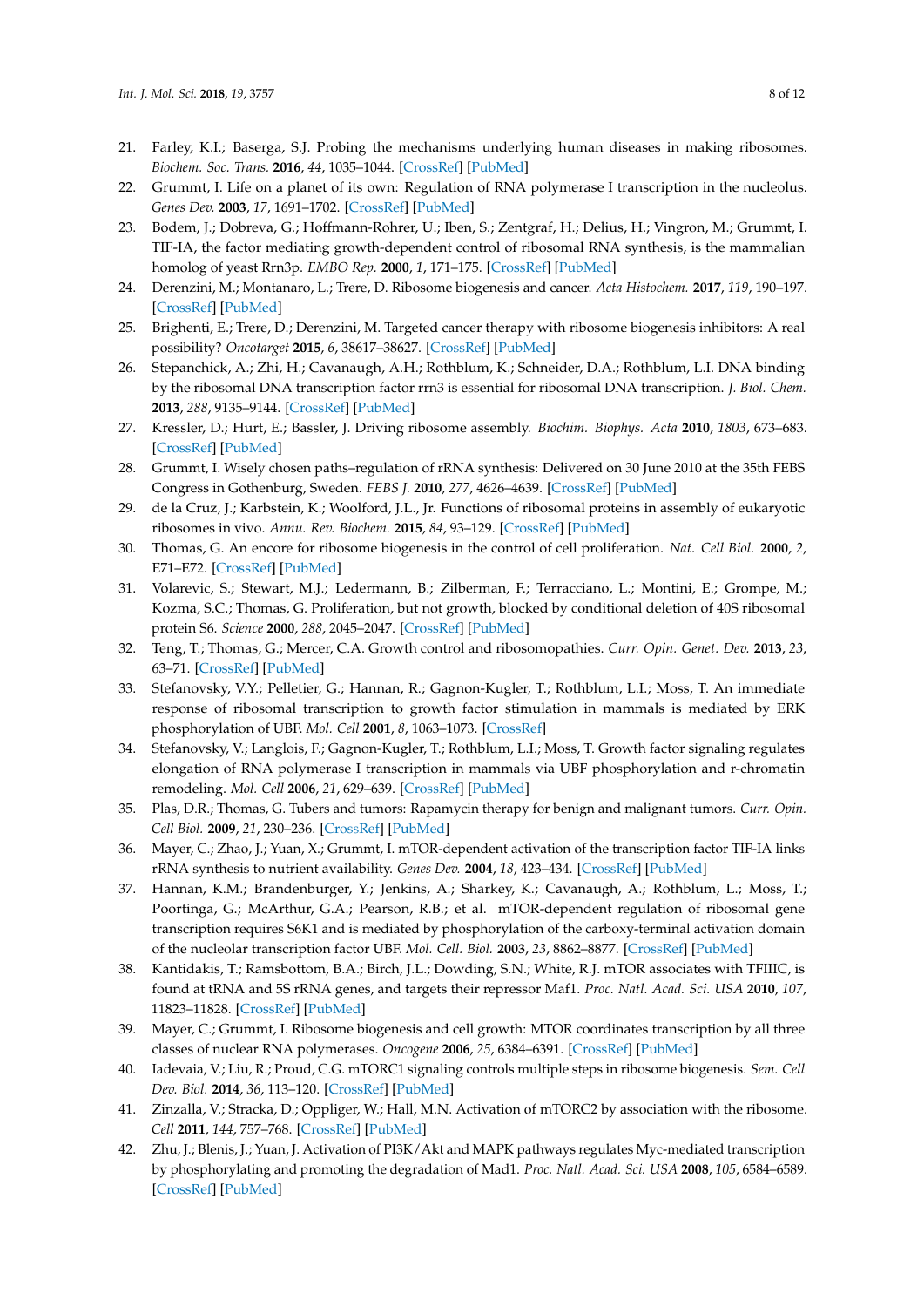- 43. Gomez-Roman, N.; Felton-Edkins, Z.A.; Kenneth, N.S.; Goodfellow, S.J.; Athineos, D.; Zhang, J.; Ramsbottom, B.A.; Innes, F.; Kantidakis, T.; Kerr, E.R.; et al. Activation by c-Myc of transcription by RNA polymerases I, II and III. *Biochem. Soc. Symp.* **2006**, *73*, 141–154. [\[CrossRef\]](http://dx.doi.org/10.1042/bss0730141)
- <span id="page-8-0"></span>44. van Riggelen, J.; Yetil, A.; Felsher, D.W. MYC as a regulator of ribosome biogenesis and protein synthesis. *Nat. Rev. Cancer* **2010**, *10*, 301–309. [\[CrossRef\]](http://dx.doi.org/10.1038/nrc2819) [\[PubMed\]](http://www.ncbi.nlm.nih.gov/pubmed/20332779)
- <span id="page-8-1"></span>45. Sirri, V.; Roussel, P.; Hernandez-Verdun, D. In vivo release of mitotic silencing of ribosomal gene transcription does not give rise to precursor ribosomal RNA processing. *J. Cell Biol.* **2000**, *148*, 259–270. [\[CrossRef\]](http://dx.doi.org/10.1083/jcb.148.2.259) [\[PubMed\]](http://www.ncbi.nlm.nih.gov/pubmed/10648559)
- 46. Heix, J.; Vente, A.; Voit, R.; Budde, A.; Michaelidis, T.M.; Grummt, I. Mitotic silencing of human rRNA synthesis: Inactivation of the promoter selectivity factor SL1 by cdc2/cyclin B-mediated phosphorylation. *EMBO J.* **1998**, *17*, 7373–7381. [\[CrossRef\]](http://dx.doi.org/10.1093/emboj/17.24.7373) [\[PubMed\]](http://www.ncbi.nlm.nih.gov/pubmed/9857193)
- 47. Sirri, V.; Roussel, P.; Hernandez-Verdun, D. The mitotically phosphorylated form of the transcription termination factor TTF-1 is associated with the repressed rDNA transcription machinery. *J. Cell Sci.* **1999**, *112 Pt 19*, 3259–3268.
- <span id="page-8-2"></span>48. Voit, R.; Seiler, J.; Grummt, I. Cooperative Action of Cdk1/cyclin B and SIRT1 Is Required for Mitotic Repression of rRNA Synthesis. *PLoS Genet.* **2015**, *11*, e1005246. [\[CrossRef\]](http://dx.doi.org/10.1371/journal.pgen.1005246) [\[PubMed\]](http://www.ncbi.nlm.nih.gov/pubmed/26023773)
- <span id="page-8-3"></span>49. Cavanaugh, A.H.; Hempel, W.M.; Taylor, L.J.; Rogalsky, V.; Todorov, G.; Rothblum, L.I. Activity of RNA polymerase I transcription factor UBF blocked by Rb gene product. *Nature* **1995**, *374*, 177–180. [\[CrossRef\]](http://dx.doi.org/10.1038/374177a0) [\[PubMed\]](http://www.ncbi.nlm.nih.gov/pubmed/7877691)
- 50. Voit, R.; Schafer, K.; Grummt, I. Mechanism of repression of RNA polymerase I transcription by the retinoblastoma protein. *Mol. Cell. Biol.* **1997**, *17*, 4230–4237. [\[CrossRef\]](http://dx.doi.org/10.1128/MCB.17.8.4230) [\[PubMed\]](http://www.ncbi.nlm.nih.gov/pubmed/9234680)
- 51. Hannan, K.M.; Hannan, R.D.; Smith, S.D.; Jefferson, L.S.; Lun, M.; Rothblum, L.I. Rb and p130 regulate RNA polymerase I transcription: Rb disrupts the interaction between UBF and SL-1. *Oncogene* **2000**, *19*, 4988–4999. [\[CrossRef\]](http://dx.doi.org/10.1038/sj.onc.1203875) [\[PubMed\]](http://www.ncbi.nlm.nih.gov/pubmed/11042686)
- 52. Ciarmatori, S.; Scott, P.H.; Sutcliffe, J.E.; McLees, A.; Alzuherri, H.M.; Dannenberg, J.H.; te Riele, H.; Grummt, I.; Voit, R.; White, R.J. Overlapping functions of the pRb family in the regulation of rRNA synthesis. *Mol. Cell. Biol.* **2001**, *21*, 5806–5814. [\[CrossRef\]](http://dx.doi.org/10.1128/MCB.21.17.5806-5814.2001) [\[PubMed\]](http://www.ncbi.nlm.nih.gov/pubmed/11486020)
- 53. White, R.J.; Trouche, D.; Martin, K.; Jackson, S.P.; Kouzarides, T. Repression of RNA polymerase III transcription by the retinoblastoma protein. *Nature* **1996**, *382*, 88–90. [\[CrossRef\]](http://dx.doi.org/10.1038/382088a0) [\[PubMed\]](http://www.ncbi.nlm.nih.gov/pubmed/8657311)
- <span id="page-8-4"></span>54. Felton-Edkins, Z.A.; Kenneth, N.S.; Brown, T.R.; Daly, N.L.; Gomez-Roman, N.; Grandori, C.; Eisenman, R.N.; White, R.J. Direct regulation of RNA polymerase III transcription by RB, p53 and c-Myc. *Cell Cycle* **2003**, *2*, 181–184. [\[CrossRef\]](http://dx.doi.org/10.4161/cc.2.3.375) [\[PubMed\]](http://www.ncbi.nlm.nih.gov/pubmed/12734418)
- <span id="page-8-5"></span>55. Gnanasundram, S.V.; Pyndiah, S.; Daskalogianni, C.; Armfield, K.; Nylander, K.; Wilson, J.B.; Fahraeus, R. PI3Kδ activates E2F1 synthesis in response to mRNA translation stress. *Nat. Commun.* **2017**, *8*, 2103. [\[CrossRef\]](http://dx.doi.org/10.1038/s41467-017-02282-w) [\[PubMed\]](http://www.ncbi.nlm.nih.gov/pubmed/29235459)
- 56. Harbour, J.W.; Luo, R.X.; Dei Santi, A.; Postigo, A.A.; Dean, D.C. Cdk phosphorylation triggers sequential intramolecular interactions that progressively block Rb functions as cells move through G1. *Cell* **1999**, *98*, 859–869. [\[CrossRef\]](http://dx.doi.org/10.1016/S0092-8674(00)81519-6)
- <span id="page-8-6"></span>57. Chen, H.Z.; Tsai, S.Y.; Leone, G. Emerging roles of E2Fs in cancer: An exit from cell cycle control. *Nat. Rev. Cancer* **2009**, *9*, 785–797. [\[CrossRef\]](http://dx.doi.org/10.1038/nrc2696) [\[PubMed\]](http://www.ncbi.nlm.nih.gov/pubmed/19851314)
- <span id="page-8-7"></span>58. Whyte, P.; Buchkovich, K.J.; Horowitz, J.M.; Friend, S.H.; Raybuck, M.; Weinberg, R.A.; Harlow, E. Association between an oncogene and an anti-oncogene: The adenovirus E1A proteins bind to the retinoblastoma gene product. *Nature* **1988**, *334*, 124–129. [\[CrossRef\]](http://dx.doi.org/10.1038/334124a0) [\[PubMed\]](http://www.ncbi.nlm.nih.gov/pubmed/2968522)
- 59. Phelps, W.C.; Yee, C.L.; Munger, K.; Howley, P.M. The human papillomavirus type 16 E7 gene encodes transactivation and transformation functions similar to those of adenovirus E1A. *Cell* **1988**, *53*, 539–547. [\[CrossRef\]](http://dx.doi.org/10.1016/0092-8674(88)90570-3)
- <span id="page-8-8"></span>60. Felsani, A.; Mileo, A.M.; Paggi, M.G. Retinoblastoma family proteins as key targets of the small DNA virus oncoproteins. *Oncogene* **2006**, *25*, 5277–5285. [\[CrossRef\]](http://dx.doi.org/10.1038/sj.onc.1209621) [\[PubMed\]](http://www.ncbi.nlm.nih.gov/pubmed/16936748)
- <span id="page-8-9"></span>61. Sherr, C.J.; Roberts, J.M. CDK inhibitors: Positive and negative regulators of G1-phase progression. *Genes Dev.* **1999**, *13*, 1501–1512. [\[CrossRef\]](http://dx.doi.org/10.1101/gad.13.12.1501) [\[PubMed\]](http://www.ncbi.nlm.nih.gov/pubmed/10385618)
- <span id="page-8-10"></span>62. David-Pfeuty, T. The flexible evolutionary anchorage-dependent Pardee's restriction point of mammalian cells: How its deregulation may lead to cancer. *Biochim. Biophys. Acta* **2006**, *1765*, 38–66. [\[CrossRef\]](http://dx.doi.org/10.1016/j.bbcan.2005.08.008) [\[PubMed\]](http://www.ncbi.nlm.nih.gov/pubmed/16219425)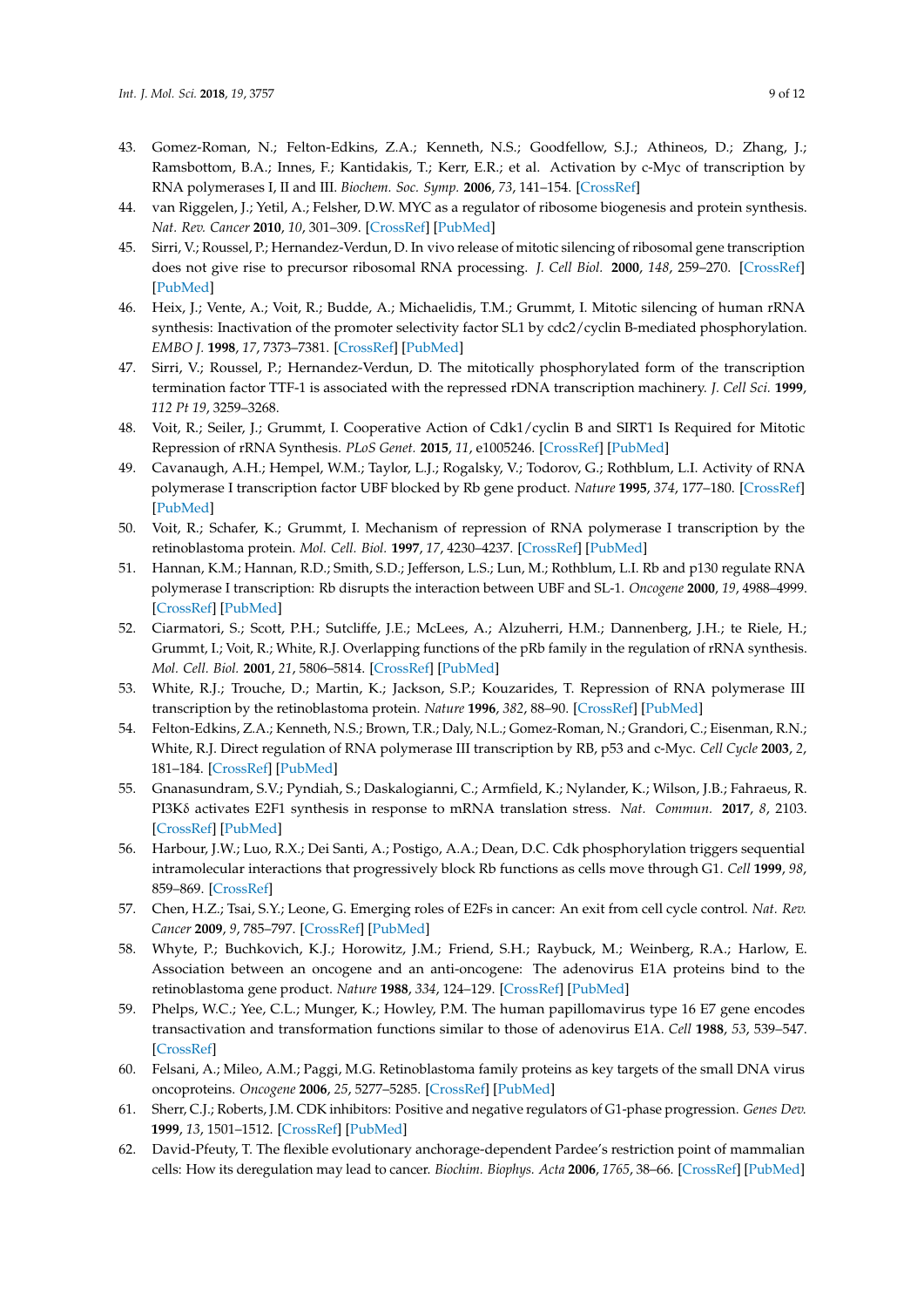- <span id="page-9-0"></span>63. Donati, G.; Peddigari, S.; Mercer, C.A.; Thomas, G. 5S ribosomal RNA is an essential component of a nascent ribosomal precursor complex that regulates the Hdm2-p53 checkpoint. *Cell Rep.* **2013**, *4*, 87–98. [\[CrossRef\]](http://dx.doi.org/10.1016/j.celrep.2013.05.045) [\[PubMed\]](http://www.ncbi.nlm.nih.gov/pubmed/23831031)
- 64. Bursac, S.; Brdovcak, M.C.; Donati, G.; Volarevic, S. Activation of the tumor suppressor p53 upon impairment of ribosome biogenesis. *Biochim. Biophys. Acta* **2014**, *1842*, 817–830. [\[CrossRef\]](http://dx.doi.org/10.1016/j.bbadis.2013.08.014) [\[PubMed\]](http://www.ncbi.nlm.nih.gov/pubmed/24514102)
- 65. Deisenroth, C.; Zhang, Y. Ribosome biogenesis surveillance: Probing the ribosomal protein-Mdm2 p53 pathway. *Oncogene* **2010**, *29*, 4253–4260. [\[CrossRef\]](http://dx.doi.org/10.1038/onc.2010.189) [\[PubMed\]](http://www.ncbi.nlm.nih.gov/pubmed/20498634)
- 66. Opferman, J.T.; Zambetti, G.P. Translational research? Ribosome integrity and a new p53 tumor suppressor checkpoint. *Cell Death Differ.* **2006**, *13*, 898–901. [\[CrossRef\]](http://dx.doi.org/10.1038/sj.cdd.4401923) [\[PubMed\]](http://www.ncbi.nlm.nih.gov/pubmed/16557265)
- 67. Zhang, Y.; Lu, H. Signaling to p53: Ribosomal proteins find their way. *Cancer Cell* **2009**, *16*, 369–377. [\[CrossRef\]](http://dx.doi.org/10.1016/j.ccr.2009.09.024) [\[PubMed\]](http://www.ncbi.nlm.nih.gov/pubmed/19878869)
- <span id="page-9-1"></span>68. Mayer, C.; Grummt, I. Cellular stress and nucleolar function. *Cell Cycle* **2005**, *4*, 1036–1038. [\[CrossRef\]](http://dx.doi.org/10.4161/cc.4.8.1925) [\[PubMed\]](http://www.ncbi.nlm.nih.gov/pubmed/16205120)
- <span id="page-9-2"></span>69. Draptchinskaia, N.; Gustavsson, P.; Andersson, B.; Pettersson, M.; Willig, T.N.; Dianzani, I.; Ball, S.; Tchernia, G.; Klar, J.; Matsson, H.; et al. The gene encoding ribosomal protein S19 is mutated in Diamond-Blackfan anaemia. *Nat. Genet.* **1999**, *21*, 169–175. [\[CrossRef\]](http://dx.doi.org/10.1038/5951) [\[PubMed\]](http://www.ncbi.nlm.nih.gov/pubmed/9988267)
- 70. Ebert, B.L.; Pretz, J.; Bosco, J.; Chang, C.Y.; Tamayo, P.; Galili, N.; Raza, A.; Root, D.E.; Attar, E.; Ellis, S.R.; et al. Identification of RPS14 as a 5q− syndrome gene by RNA interference screen. *Nature* **2008**, *451*, 335–339. [\[CrossRef\]](http://dx.doi.org/10.1038/nature06494) [\[PubMed\]](http://www.ncbi.nlm.nih.gov/pubmed/18202658)
- 71. Farrar, J.E.; Vlachos, A.; Atsidaftos, E.; Carlson-Donohoe, H.; Markello, T.C.; Arceci, R.J.; Ellis, S.R.; Lipton, J.M.; Bodine, D.M. Ribosomal protein gene deletions in Diamond-Blackfan anemia. *Blood* **2011**, *118*, 6943–6951. [\[CrossRef\]](http://dx.doi.org/10.1182/blood-2011-08-375170) [\[PubMed\]](http://www.ncbi.nlm.nih.gov/pubmed/22045982)
- <span id="page-9-3"></span>72. Shwachman, H.; Diamond, L.K.; Oski, F.A.; Khaw, K.T. The Syndrome of Pancreatic Insufficiency and Bone Marrow Dysfunction. *J. Pediatr.* **1964**, *65*, 645–663. [\[CrossRef\]](http://dx.doi.org/10.1016/S0022-3476(64)80150-5)
- <span id="page-9-4"></span>73. Bolze, A.; Mahlaoui, N.; Byun, M.; Turner, B.; Trede, N.; Ellis, S.R.; Abhyankar, A.; Itan, Y.; Patin, E.; Brebner, S.; et al. Ribosomal protein SA haploinsufficiency in humans with isolated congenital asplenia. *Science* **2013**, *340*, 976–978. [\[CrossRef\]](http://dx.doi.org/10.1126/science.1234864) [\[PubMed\]](http://www.ncbi.nlm.nih.gov/pubmed/23579497)
- <span id="page-9-5"></span>74. Danilova, N.; Gazda, H.T. Ribosomopathies: How a common root can cause a tree of pathologies. *Dis. Models Mech.* **2015**, *8*, 1013–1026. [\[CrossRef\]](http://dx.doi.org/10.1242/dmm.020529) [\[PubMed\]](http://www.ncbi.nlm.nih.gov/pubmed/26398160)
- <span id="page-9-6"></span>75. Narla, A.; Ebert, B.L. Ribosomopathies: Human disorders of ribosome dysfunction. *Blood* **2010**, *115*, 3196–3205. [\[CrossRef\]](http://dx.doi.org/10.1182/blood-2009-10-178129) [\[PubMed\]](http://www.ncbi.nlm.nih.gov/pubmed/20194897)
- <span id="page-9-7"></span>76. Tahmasebi, S.; Khoutorsky, A.; Mathews, M.B.; Sonenberg, N. Translation deregulation in human disease. *Nat. Rev. Mol. Cell Biol.* **2018**. [\[CrossRef\]](http://dx.doi.org/10.1038/s41580-018-0034-x) [\[PubMed\]](http://www.ncbi.nlm.nih.gov/pubmed/30038383)
- <span id="page-9-8"></span>77. Mills, E.W.; Green, R. Ribosomopathies: There's strength in numbers. *Science* **2017**, *358*. [\[CrossRef\]](http://dx.doi.org/10.1126/science.aan2755) [\[PubMed\]](http://www.ncbi.nlm.nih.gov/pubmed/29097519)
- <span id="page-9-9"></span>78. Xue, S.; Barna, M. Specialized ribosomes: A new frontier in gene regulation and organismal biology. *Nat. Rev. Mol. Cell Biol.* **2012**, *13*, 355–369. [\[CrossRef\]](http://dx.doi.org/10.1038/nrm3359) [\[PubMed\]](http://www.ncbi.nlm.nih.gov/pubmed/22617470)
- 79. Genuth, N.R.; Barna, M. Heterogeneity and specialized functions of translation machinery: From genes to organisms. *Nat. Rev. Genet.* **2018**, *19*, 431–452. [\[CrossRef\]](http://dx.doi.org/10.1038/s41576-018-0008-z) [\[PubMed\]](http://www.ncbi.nlm.nih.gov/pubmed/29725087)
- 80. Shi, Z.; Fujii, K.; Kovary, K.M.; Genuth, N.R.; Rost, H.L.; Teruel, M.N.; Barna, M. Heterogeneous Ribosomes Preferentially Translate Distinct Subpools of mRNAs Genome-wide. *Mol. Cell* **2017**, *67*, 71–83. [\[CrossRef\]](http://dx.doi.org/10.1016/j.molcel.2017.05.021) [\[PubMed\]](http://www.ncbi.nlm.nih.gov/pubmed/28625553)
- <span id="page-9-10"></span>81. Genuth, N.R.; Barna, M. The Discovery of Ribosome Heterogeneity and Its Implications for Gene Regulation and Organismal Life. *Mol. Cell* **2018**, *71*, 364–374. [\[CrossRef\]](http://dx.doi.org/10.1016/j.molcel.2018.07.018) [\[PubMed\]](http://www.ncbi.nlm.nih.gov/pubmed/30075139)
- <span id="page-9-11"></span>82. Bustelo, X.R.; Dosil, M. Ribosome biogenesis and cancer: Basic and translational challenges. *Curr. Opin. Genet. Dev.* **2018**, *48*, 22–29. [\[CrossRef\]](http://dx.doi.org/10.1016/j.gde.2017.10.003) [\[PubMed\]](http://www.ncbi.nlm.nih.gov/pubmed/29100209)
- <span id="page-9-12"></span>83. Barna, M.; Pusic, A.; Zollo, O.; Costa, M.; Kondrashov, N.; Rego, E.; Rao, P.H.; Ruggero, D. Suppression of Myc oncogenic activity by ribosomal protein haploinsufficiency. *Nature* **2008**, *456*, 971–975. [\[CrossRef\]](http://dx.doi.org/10.1038/nature07449) [\[PubMed\]](http://www.ncbi.nlm.nih.gov/pubmed/19011615)
- <span id="page-9-13"></span>84. Rossetti, S.; Hoogeveen, A.T.; Esposito, J.; Sacchi, N. Loss of MTG16a (CBFA2T3), a novel rDNA repressor, leads to increased ribogenesis and disruption of breast acinar morphogenesis. *J. Cell. Mol. Med.* **2010**, *14*, 1358–1370. [\[CrossRef\]](http://dx.doi.org/10.1111/j.1582-4934.2009.00982.x) [\[PubMed\]](http://www.ncbi.nlm.nih.gov/pubmed/19961547)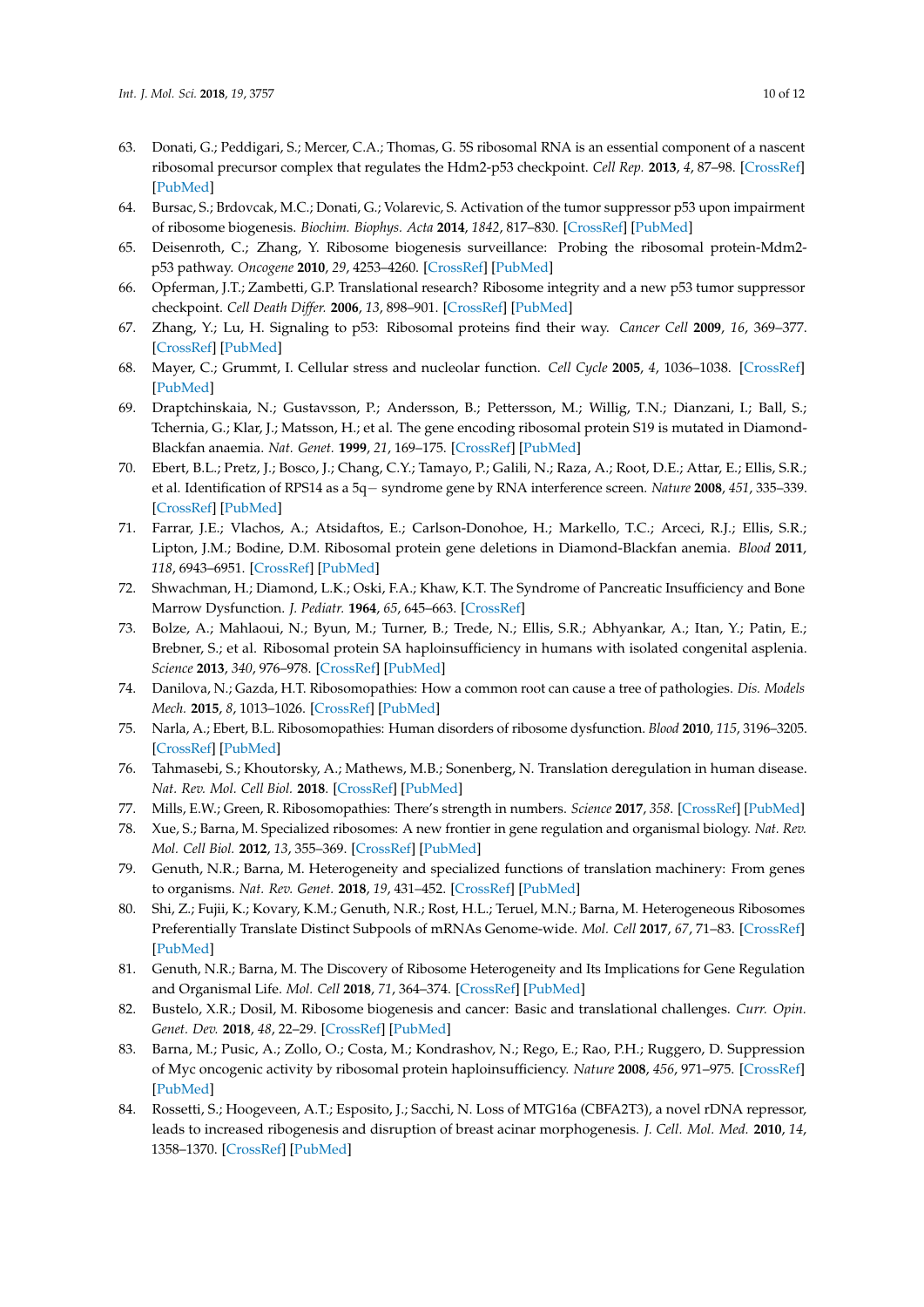- 85. Brighenti, E.; Calabrese, C.; Liguori, G.; Giannone, F.A.; Trere, D.; Montanaro, L.; Derenzini, M. Interleukin 6 downregulates p53 expression and activity by stimulating ribosome biogenesis: A new pathway connecting inflammation to cancer. *Oncogene* **2014**, *33*, 4396–4406. [\[CrossRef\]](http://dx.doi.org/10.1038/onc.2014.1) [\[PubMed\]](http://www.ncbi.nlm.nih.gov/pubmed/24531714)
- <span id="page-10-0"></span>86. Donati, G.; Bertoni, S.; Brighenti, E.; Vici, M.; Trere, D.; Volarevic, S.; Montanaro, L.; Derenzini, M. The balance between rRNA and ribosomal protein synthesis up- and downregulates the tumour suppressor p53 in mammalian cells. *Oncogene* **2011**, *30*, 3274–3288. [\[CrossRef\]](http://dx.doi.org/10.1038/onc.2011.48) [\[PubMed\]](http://www.ncbi.nlm.nih.gov/pubmed/21399665)
- <span id="page-10-1"></span>87. Erales, J.; Marchand, V.; Panthu, B.; Gillot, S.; Belin, S.; Ghayad, S.E.; Garcia, M.; Laforets, F.; Marcel, V.; Baudin-Baillieu, A.; et al. Evidence for rRNA 2'-O-methylation plasticity: Control of intrinsic translational capabilities of human ribosomes. *Proc. Natl. Acad. Sci. USA* **2017**, *114*, 12934–12939. [\[CrossRef\]](http://dx.doi.org/10.1073/pnas.1707674114) [\[PubMed\]](http://www.ncbi.nlm.nih.gov/pubmed/29158377)
- 88. Marcel, V.; Ghayad, S.E.; Belin, S.; Therizols, G.; Morel, A.P.; Solano-Gonzalez, E.; Vendrell, J.A.; Hacot, S.; Mertani, H.C.; Albaret, M.A.; et al. p53 acts as a safeguard of translational control by regulating fibrillarin and rRNA methylation in cancer. *Cancer Cell* **2013**, *24*, 318–330. [\[CrossRef\]](http://dx.doi.org/10.1016/j.ccr.2013.08.013) [\[PubMed\]](http://www.ncbi.nlm.nih.gov/pubmed/24029231)
- 89. Marcel, V.; Catez, F.; Diaz, J.J. Ribosome heterogeneity in tumorigenesis: The rRNA point of view. *Mol. Cell. Oncol.* **2015**, *2*, e983755. [\[CrossRef\]](http://dx.doi.org/10.4161/23723556.2014.983755) [\[PubMed\]](http://www.ncbi.nlm.nih.gov/pubmed/27305893)
- 90. Monaco, P.L.; Marcel, V.; Diaz, J.J.; Catez, F. 2'-*O*-Methylation of Ribosomal RNA: Towards an Epitranscriptomic Control of Translation? *Biomolecules* **2018**, *8*. [\[CrossRef\]](http://dx.doi.org/10.3390/biom8040106) [\[PubMed\]](http://www.ncbi.nlm.nih.gov/pubmed/30282949)
- <span id="page-10-2"></span>91. Belin, S.; Beghin, A.; Solano-Gonzalez, E.; Bezin, L.; Brunet-Manquat, S.; Textoris, J.; Prats, A.C.; Mertani, H.C.; Dumontet, C.; Diaz, J.J. Dysregulation of ribosome biogenesis and translational capacity is associated with tumor progression of human breast cancer cells. *PLoS ONE* **2009**, *4*, e7147. [\[CrossRef\]](http://dx.doi.org/10.1371/journal.pone.0007147) [\[PubMed\]](http://www.ncbi.nlm.nih.gov/pubmed/19779612)
- <span id="page-10-3"></span>92. Rocchi, L.; Pacilli, A.; Sethi, R.; Penzo, M.; Schneider, R.J.; Trere, D.; Brigotti, M.; Montanaro, L. Dyskerin depletion increases VEGF mRNA internal ribosome entry site-mediated translation. *Nucleic Acids Res.* **2013**, *41*, 8308–8318. [\[CrossRef\]](http://dx.doi.org/10.1093/nar/gkt587) [\[PubMed\]](http://www.ncbi.nlm.nih.gov/pubmed/23821664)
- 93. Yoon, A.; Peng, G.; Brandenburger, Y.; Zollo, O.; Xu, W.; Rego, E.; Ruggero, D. Impaired control of IRES-mediated translation in X-linked dyskeratosis congenita. *Science* **2006**, *312*, 902–906. [\[CrossRef\]](http://dx.doi.org/10.1126/science.1123835) [\[PubMed\]](http://www.ncbi.nlm.nih.gov/pubmed/16690864)
- <span id="page-10-4"></span>94. Penzo, M.; Montanaro, L. Turning Uridines around: Role of rRNA Pseudouridylation in Ribosome Biogenesis and Ribosomal Function. *Biomolecules* **2018**, *8*. [\[CrossRef\]](http://dx.doi.org/10.3390/biom8020038) [\[PubMed\]](http://www.ncbi.nlm.nih.gov/pubmed/29874862)
- <span id="page-10-5"></span>95. Shoemaker, C.J.; Green, R. Kinetic analysis reveals the ordered coupling of translation termination and ribosome recycling in yeast. *Proc. Natl. Acad. Sci. USA* **2011**, *108*, E1392–E1398. [\[CrossRef\]](http://dx.doi.org/10.1073/pnas.1113956108) [\[PubMed\]](http://www.ncbi.nlm.nih.gov/pubmed/22143755)
- <span id="page-10-6"></span>96. Pisarev, A.V.; Skabkin, M.A.; Pisareva, V.P.; Skabkina, O.V.; Rakotondrafara, A.M.; Hentze, M.W.; Hellen, C.U.; Pestova, T.V. The role of ABCE1 in eukaryotic posttermination ribosomal recycling. *Mol. Cell* **2010**, *37*, 196–210. [\[CrossRef\]](http://dx.doi.org/10.1016/j.molcel.2009.12.034) [\[PubMed\]](http://www.ncbi.nlm.nih.gov/pubmed/20122402)
- <span id="page-10-7"></span>97. Shah, P.; Ding, Y.; Niemczyk, M.; Kudla, G.; Plotkin, J.B. Rate-limiting steps in yeast protein translation. *Cell* **2013**, *153*, 1589–1601. [\[CrossRef\]](http://dx.doi.org/10.1016/j.cell.2013.05.049) [\[PubMed\]](http://www.ncbi.nlm.nih.gov/pubmed/23791185)
- 98. Tenson, T.; Ehrenberg, M. Regulatory nascent peptides in the ribosomal tunnel. *Cell* **2002**, *108*, 591–594. [\[CrossRef\]](http://dx.doi.org/10.1016/S0092-8674(02)00669-4)
- 99. Wen, J.D.; Lancaster, L.; Hodges, C.; Zeri, A.C.; Yoshimura, S.H.; Noller, H.F.; Bustamante, C.; Tinoco, I. Following translation by single ribosomes one codon at a time. *Nature* **2008**, *452*, 598–603. [\[CrossRef\]](http://dx.doi.org/10.1038/nature06716) [\[PubMed\]](http://www.ncbi.nlm.nih.gov/pubmed/18327250)
- 100. Simms, C.L.; Hudson, B.H.; Mosior, J.W.; Rangwala, A.S.; Zaher, H.S. An active role for the ribosome in determining the fate of oxidized mRNA. *Cell Rep.* **2014**, *9*, 1256–1264. [\[CrossRef\]](http://dx.doi.org/10.1016/j.celrep.2014.10.042) [\[PubMed\]](http://www.ncbi.nlm.nih.gov/pubmed/25456128)
- 101. Guydosh, N.R.; Green, R. Dom34 rescues ribosomes in 3' untranslated regions. *Cell* 2014, 156, 950–962. [\[CrossRef\]](http://dx.doi.org/10.1016/j.cell.2014.02.006) [\[PubMed\]](http://www.ncbi.nlm.nih.gov/pubmed/24581494)
- <span id="page-10-8"></span>102. Ishimura, R.; Nagy, G.; Dotu, I.; Zhou, H.; Yang, X.L.; Schimmel, P.; Senju, S.; Nishimura, Y.; Chuang, J.H.; Ackerman, S.L. RNA function. Ribosome stalling induced by mutation of a CNS-specific tRNA causes neurodegeneration. *Science* **2014**, *345*, 455–459. [\[CrossRef\]](http://dx.doi.org/10.1126/science.1249749) [\[PubMed\]](http://www.ncbi.nlm.nih.gov/pubmed/25061210)
- <span id="page-10-9"></span>103. Yin, Y.; Manoury, B.; Fahraeus, R. Self-inhibition of synthesis and antigen presentation by Epstein-Barr virus-encoded EBNA1. *Science* **2003**, *301*, 1371–1374. [\[CrossRef\]](http://dx.doi.org/10.1126/science.1088902) [\[PubMed\]](http://www.ncbi.nlm.nih.gov/pubmed/12958359)
- 104. Apcher, S.; Daskalogianni, C.; Manoury, B.; Fahraeus, R. Epstein Barr virus-encoded EBNA1 interference with MHC class I antigen presentation reveals a close correlation between mRNA translation initiation and antigen presentation. *PLoS Pathog.* **2010**, *6*, e1001151. [\[CrossRef\]](http://dx.doi.org/10.1371/journal.ppat.1001151) [\[PubMed\]](http://www.ncbi.nlm.nih.gov/pubmed/20976201)